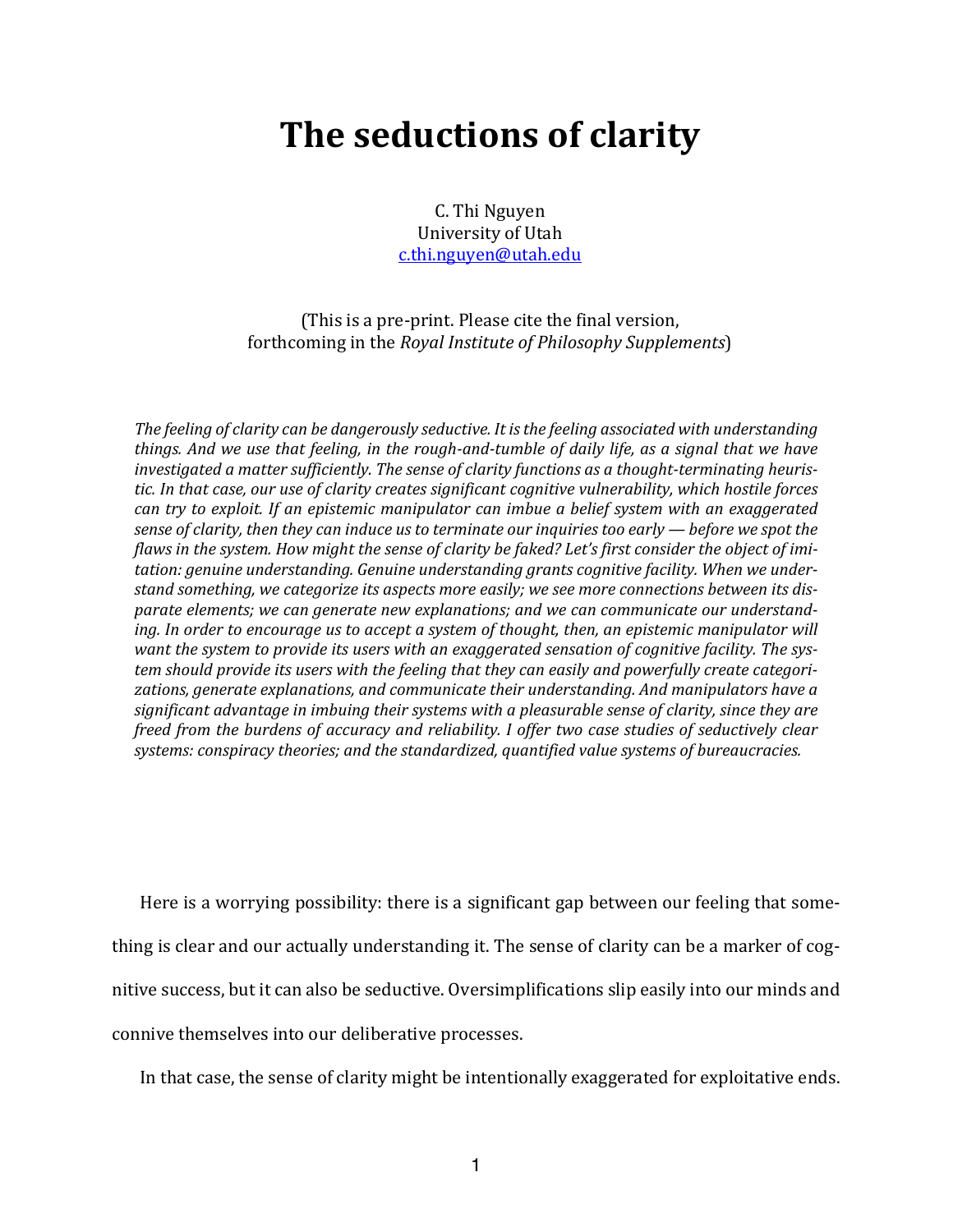Outside forces, with an interest in manipulating our beliefs and actions, can make use of clarity's appeal. Seduction, after all, often involves a seducer. Romantic seduction, in its more malicious form, involves manipulating the appearances of intimacy and romance in order to subvert the aims of the seduced. There is an analogous form of cognitive seduction, where hostile forces play with the signals and appearances of clarity in order to lead our thinking astray.

The sense of clarity is a potent focal point for manipulation because of its crucial role in managing our cognitive resources. After all, we only have so much mental energy to go around; we need to prioritize our inquiries. In particular, we need some way to estimate that we've probably thought enough on some matter for the moment  $-$  that it's probably safe to move on to more pressing matters, even if we haven't gotten to the absolute rock bottom of the matter. Our sense of clarity, and its absence, plays a key role in our cognitive self-regulation. A sense of confusion is a signal that we need to think more. But when things feel clear to us, we are satisfied. A sense of clarity is a signal that we have, for the moment, thought enough. It is an imperfect signal, but it is one we often actually use in the quick-and-dirty of everyday practical deliberation. This shows why, say, manipulative interests might be particularly interested in aping clarity. If the sense of clarity is a thought-terminator, then successful imitations of clarity will be quite powerful. If somebody else can stimulate our sense of clarity, then they can gain control of a particular cognitive blind spot. They can hide their machinations behind a veil of apparent clarity.

Here's another way to put it: the moment when we come to understand often has a particular feel to it  $-$  what some philosophers have called the "a-ha!" moment. The moment when we come to understand, says Alison Gopnik, is something like an intellectual orgasm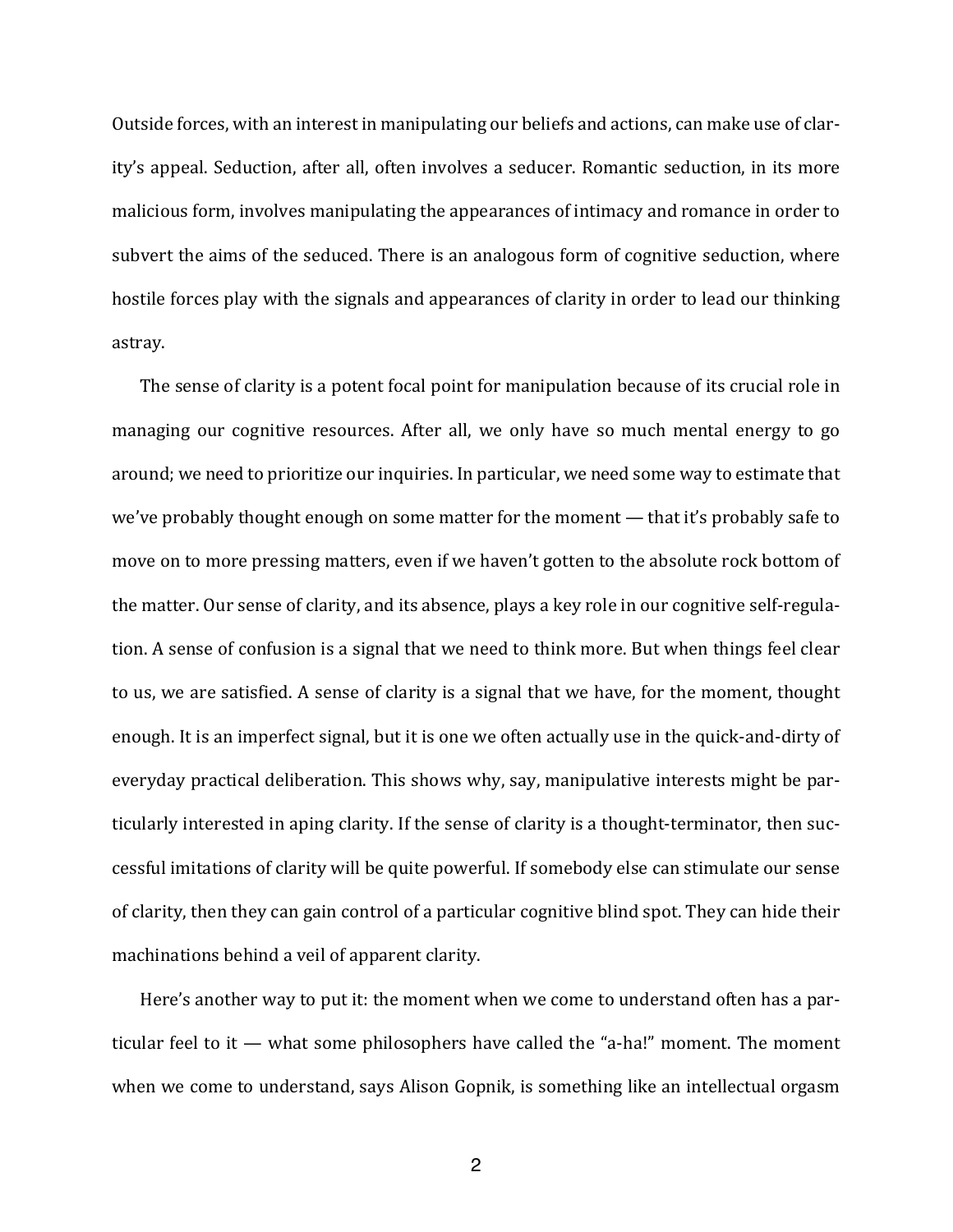(Gopnik, 1998). And, as John Kvanvig suggests, it is our internal sense of understanding  $$ our sense of "a-ha!" and "Eureka!" — that provides a sense of closure to an investigation (Kvanvig, 2011, 88). The "a-ha" feeling is both pleasurable and indicates that a matter has been investigated enough. If, then, hostile forces can learn to simulate that "a-ha" feeling, then they will have a very powerful weapon for epistemic manipulation.

I offer two sustained case studies of cognitive subversion through the seductions of clarity. First, I will look at the sorts of belief systems often promulgated by moral and political echo chambers, which offer simplistic pictures of a world full of hostile forces and conspiracy theories. Such belief systems can create an exaggerated sense of clarity, in which every event can be easily explained and every action easily categorized. Second, I will look at the seductive clarity of quantification. I borrow my use of "seduction" from Sally Engle Merry's *The Seductions of Quantification* (2016), a study into how global institutions deploy metrics and indicators in the service of political influence. Merry focuses on the generation of indicators and metrics on the global stage, such as the Human Development Index, which attempts to sum up the quality of life across each country's entire citizenship in a single, numerical score. The HDI then compiles these scores to offer a single apparently authoritative ranking of all countries by their quality of life. Such systems of quantification can offer an exaggerated sense of clarity without an accompanying amount of understanding or knowledge. Their cognitive appeal can outstrip their cognitive value.

It is striking how quantified presentations of value seem to have a profound cognitive stickiness. The motivational draw of quantified values has been well-documented across many terrains (Porter 1996; Merry 2016; Espeland and Sauder 2016). This motivational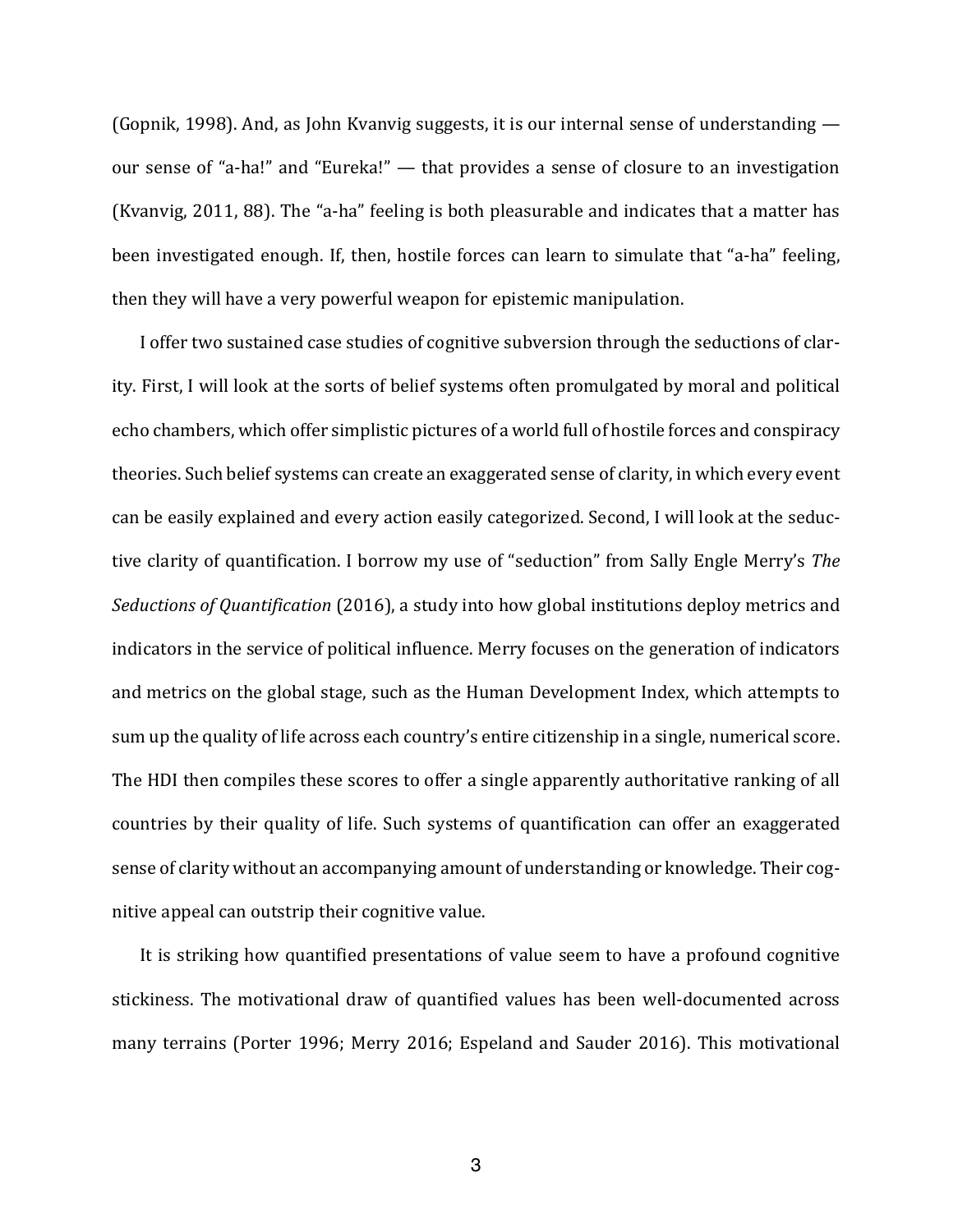power is why so many companies and governments have become interested in the technologies of gamification. Gamification attempts to incorporate the mechanics of games  $$ points, experience points, and leveling  $up$  — into non-game activities, in order to transform apparently "boring" activity as work and education into something more engaging, compelling, and addictive (McGonigal 2011; Walz et al 2015; Lupton 2016). I am worried, however, that gamification might increase motivation, but only at the cost of changing our goals in problematic ways. After all, step counts are not the same as health, and citation rates are not the same as wisdom (Nguyen 2020, 189-215; forthcoming). The seductions of clarity are, I believe, one important mechanism through which gamification works.

Let me be clear: the present inquiry is not a study in ideal rationality, nor is it a study of epistemic vice and carelessness. It is a study in the vulnerabilities of limited, constrained cognitive agents, and how environmental features might exploit those vulnerabilities. It is a foray into what we might call *hostile epistemology*. Hostile epistemology includes the intentional efforts of epistemic manipulators, working to exploit those vulnerabilities for their own ends. We might call the study of these intentional epistemic hostilities *combat epistemology*. Hostile epistemology also includes the study of environmental features which present a danger to those vulnerabilities, made without hostile epistemic intent. Hostile environments, after all, don't always arise from hostile intent. Hostile environments include intentionally placed minefields, but also crumbling ruins, the deep sea, and Mars. An epistemically hostile environment contains features which, whether by accident, evolution, or design, attack our vulnerabilities.

I will focus for the early parts of this paper on cases of combat epistemology. I think this is the easiest place to see how certain sorts of systems have a hostile epistemic function. The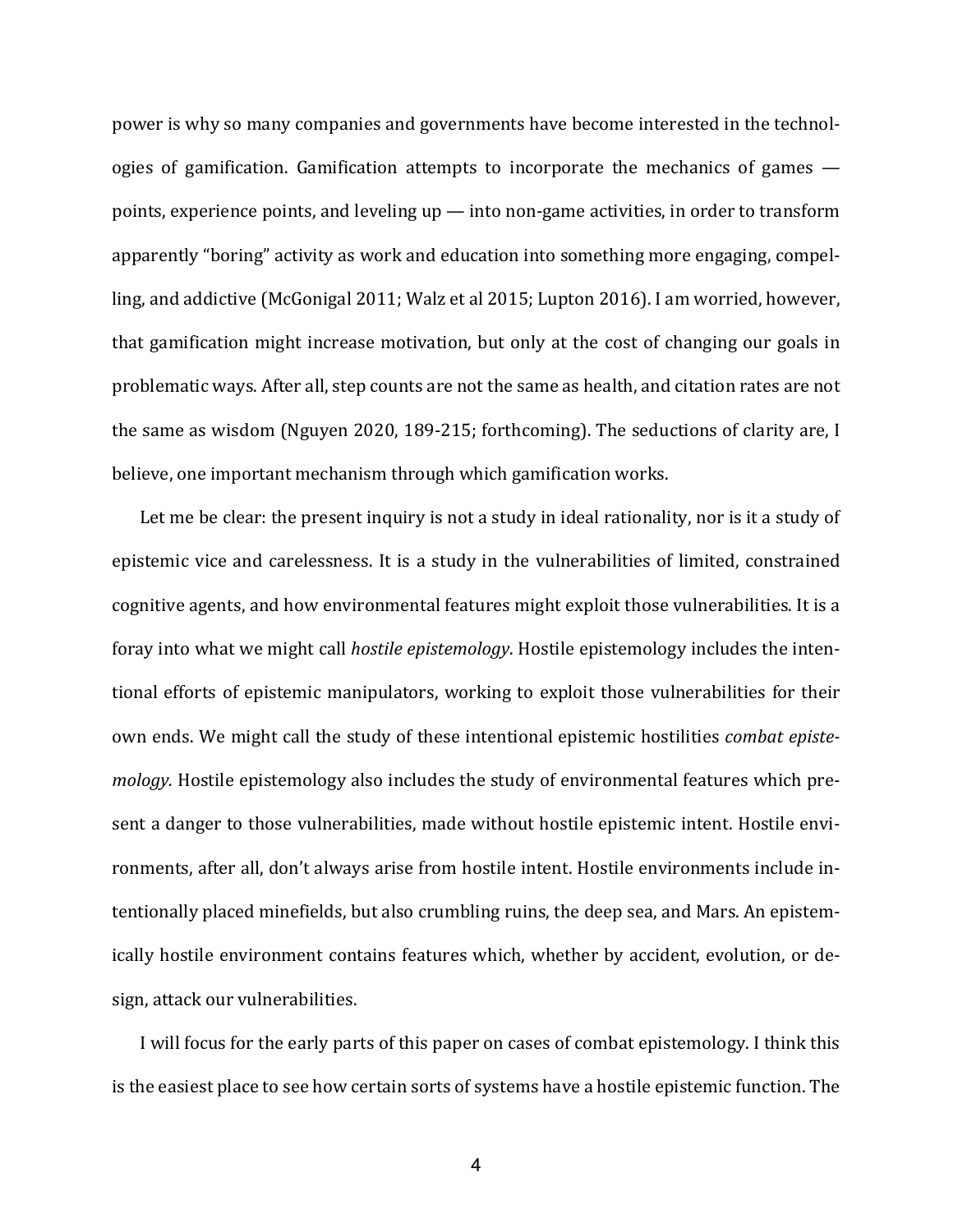cases of intentionally manufactured hostile environments will then help us to recognize cases of the unintentional formation of hostile epistemic environments. Hostile epistemic environments can arise from entirely well-intentioned, and even successful, pursuits of other purposes. A culinarily extraordinary pastry shop also presents an environment hostile to my attempts at healthy eating. In many bureaucratic cases, as we will see, systems of quantification often arise for very good reason: to efficiently manage large and complex institutional data-sets, or to increase accountability (Scott 1998; Perrow 2014). But these very design features also make them into epistemically hostile environment. Because of the magnetic motivational pull of quantification, the very features which render them good for efficient administration also functions to imbue them with seductive clarity.<sup>1</sup>

Other recent inquiries into hostile epistemology include discussions of epistemic injustice, propaganda, echo chambers, fake news, and more (Fricker, 2007; Medina 2012; Dotson 2014; Stanley, 2016; Rini 2017; Nguyen 2018b). Importantly, the study of hostile epistemology is distinct from the study of epistemic vice. The study of the epistemic vices  $-$  such as closed-mindedness, gullibility, active ignorance, and cynicism  $-$  is a study of epistemically problematic character traits. It is the study of failings in the epistemic agents themselves (Sullivan and Tuana 2007; Proctor and Schiebinger 2008; Cassam 2016; Battaly 2018). Hostile epistemology, on the other hand, is the study of how external features might subvert the

<sup>&</sup>lt;sup>1</sup> I am influenced here by A.W. Eaton's discussion of artifact function, which draws on and develops Ruth Millikan's notion of function (Millikan 1984, Eaton 2020). Eaton argues that the intent of an artifact's designer does not determine that artifact's function. She suggests a more evolutionary model: An artifact may be unintentionally imbued with trait, but insofar as that trait is selectively reproduced in future artifacts, then its effect is part of those artifacts' function. So, if a bureaucracy generates a quantified metric for accounting purposes, but that quantified metric survives and is reproduced in further bureaucratic systems because of its seductive effect, then the seductiveness is part of those systems' function.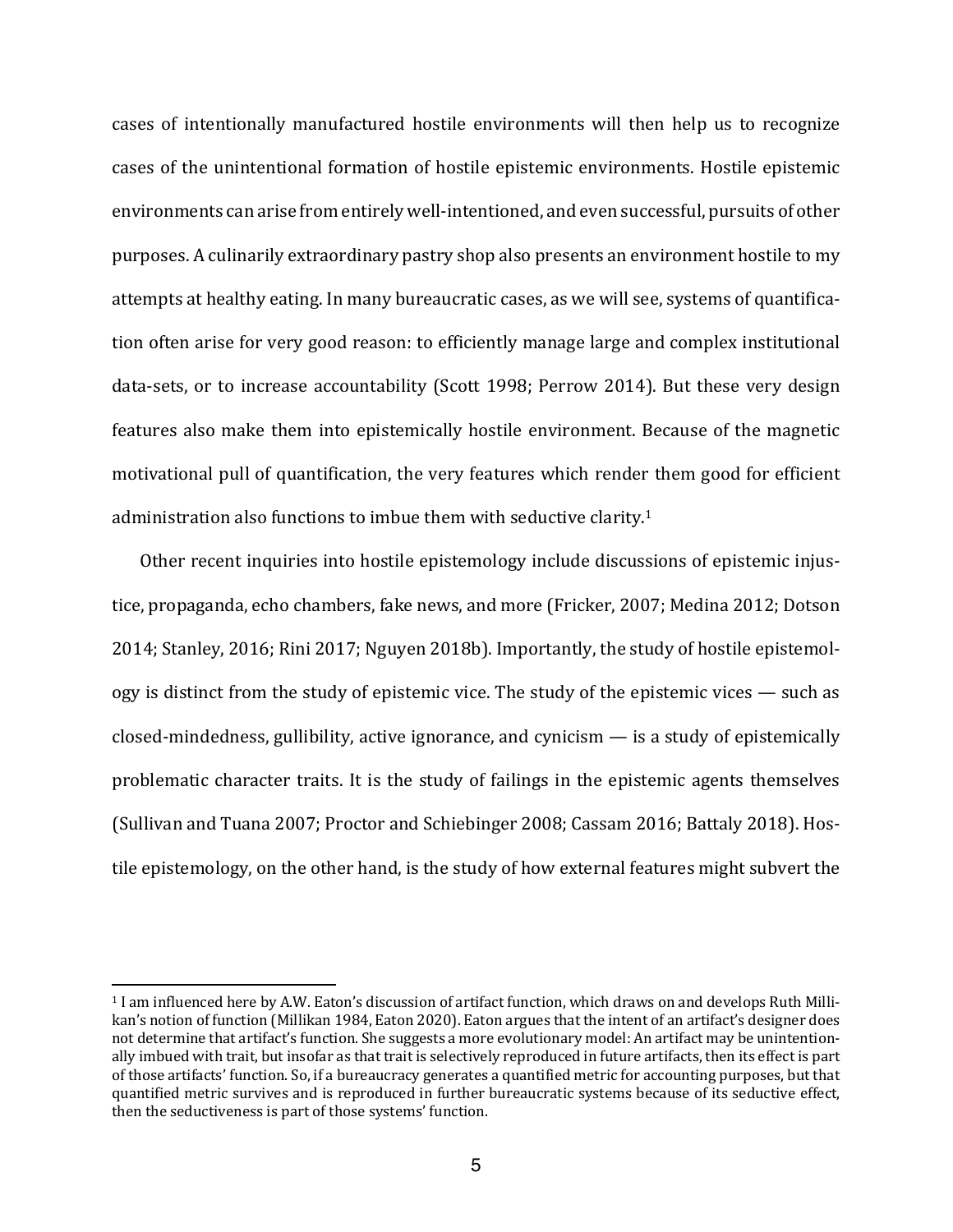efforts of epistemic agents. Of course, vice and hostility are often entangled. Hostile environments press on our vices and make it easier for us to fall more deeply into them. But vice and hostility represent two different potential loci of responsibility for epistemic failure.

This all might just seem like common sense. Of course people are drawn to oversimplifications; what's new in that? But there are important questions here, about why we're drawn to oversimplification and how culpable we are for giving in to it. Importantly, many theorists treat our interest in oversimplification as straightforwardly irrational. In the psychological and social sciences, the appeal of oversimplification is usually explained as a mistake which can be understood in terms of individual psychological tendencies, such as motivated reasoning or the undue influence of the emotions. We accept oversimplifications, it is thought, because they make us feel smug, they comfort us, or they reinforce our sense of tribal identity (Kahan and Braman 2006; Sunstein 2017). Similarly, many philosophical accounts treat our susceptibility to oversimplification as a problem arising wholly from an individual's own personal failures of character - from their epistemic vices. Quassim Cassam, for example, tells the story of Oliver the conspiracy theorist, who believes that  $9/11$  was an inside job. Says Cassam, there isn't a good rational explanation for Oliver's beliefs. The best explanation is a failure of intellectual character. Oliver, says Cassam, is gullible and cynical; he lacks discernment  $(162-3)$ .

I will present a picture that is far more sympathetic to the seduced. It is a picture in which exaggerated clarity plays upon specific structural weaknesses in our cognition. As cognitively limited beings, we need to rely on various heuristics, signals, and short-cuts to manage the cognitive barrage. But these strategies also leave us vulnerable to exploitation. Seductive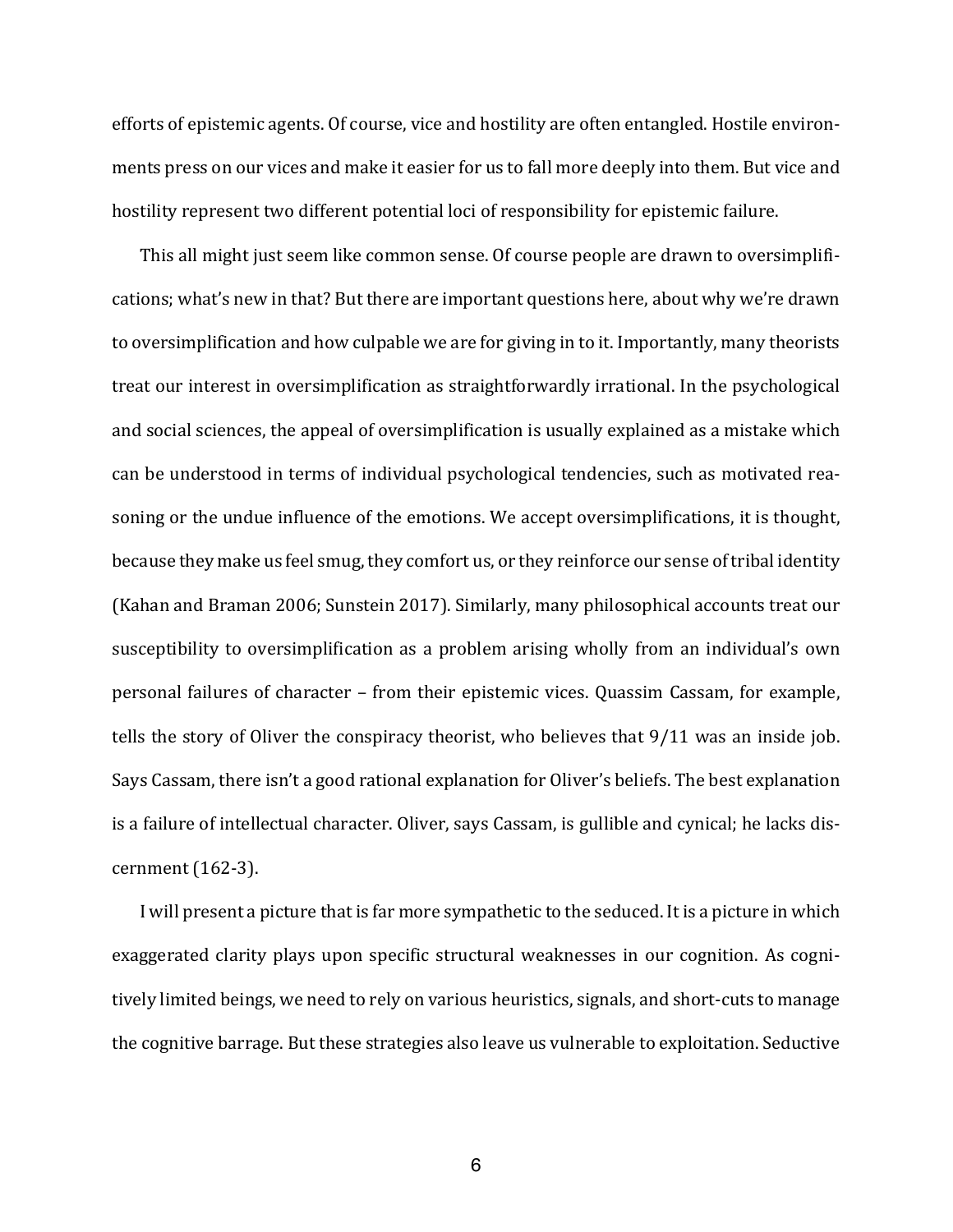clarity takes advantage of our cognitive vulnerabilities, which arise, in turn, from our perfectly reasonable attempts to cope with the world using our severely limited cognitive resources. And, certainly, the pull of seductive clarity will be worse if we give in to various epistemic vices. And, certainly, once we realize all this, we will want to act more vigorously to secure the vulnerable backdoors to our cognition. The general point, however, is that giving into the seductions of clarity isn't just some brute error, or the result of sheer laziness and epistemic negligence. Rather, it is driven, in significant degree, by systems and environments which function to exploit the cognitive vulnerabilities generated by the coping strategies of cognitively finite beings.

#### **Clarity as thought-terminator**

I have been speaking loosely so far; let me now stipulate some terminology. On the one hand, there are epistemically positive states: knowledge, understanding, and the like. On the other hand, there are the phenomenal states that are connected to those epistemically positive state. These are the *experiences* of being in an epistemically positive state  $-$  like the sense of understanding, the feeling of clarity. Loosely: understanding is our successful grasp of parts of the world and their relationships, and the sense of clarity is the phenomenal state associated with understanding. For brevity's sake, let me use the terms "clarity" and "the sense of clarity" interchangeably, to refer to the phenomenal experience associated with understanding. I do not mean to be using "clarity" in the Cartesian sense, where it is a perfect guarantee of knowledge. Clarity, in my usage, is merely an impression of a certain kind of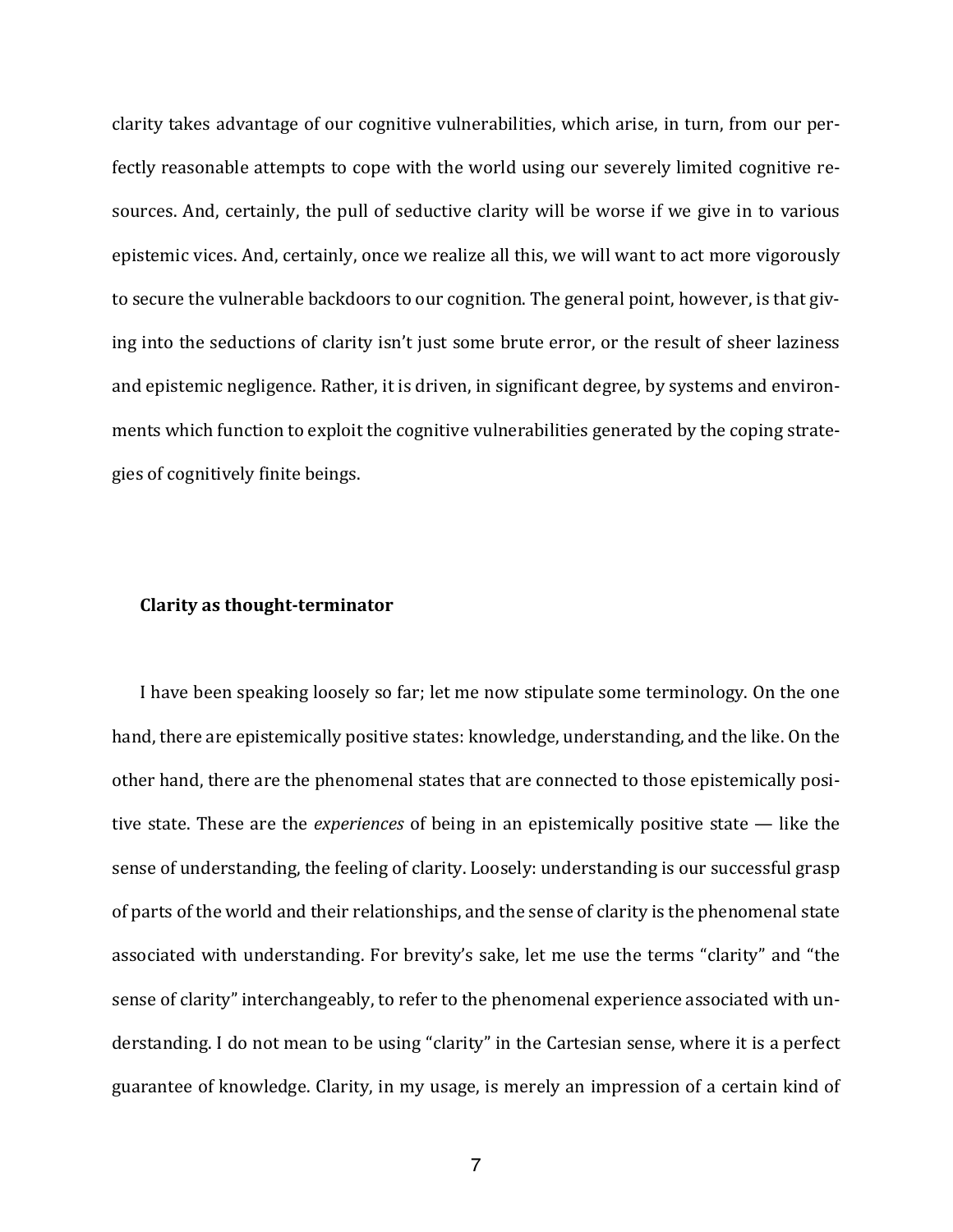cognitive success — what J.D. Trout has called the *sense* of understanding (Trout 2002). Clarity may often accompany genuine understanding, but it is by no means a perfect indicator that we do, in fact, genuinely understand. So external forces can exploit the gap between genuine understanding and the feeling of understanding - that sense of clarity.

There are two general strategies for epistemic manipulation. There is *epistemic intimidation*: the strategy of trying to get an epistemic agent to accept something by making them afraid or uncomfortable to think otherwise. There is also *epistemic seduction*: the strategy of manipulating positive cognitive signals to get an epistemic agent to accept something. The manipulation of clarity is a form of epistemic seduction. It is the attempt to use our own cognitive processes against us, whispering pleasantly all the while.

How might clarity seduce? There are many potential pathways. For one thing, clarity seduces because it is pleasurable. But for the remainder of this discussion, I'll focus another, even more dangerous feature: that the sense of clarity can bring us to end our inquiries into a topic too early. This possibility arises because of the profoundly quick-and-dirty nature of daily decision-making. We are finite beings with limited cognitive resources.<sup>2</sup> In daily life, we need to figure out what to do: where to spend our money, who to vote for, which candidate to back. We face a constant barrage of potentially relevant information, evidence, and argument — far more than we could assess in any conclusive manner. So we need to figure out the best way to allocate our cognitive resources while leaving most of our investigations unfinished, in some cosmic sense.

<sup>&</sup>lt;sup>2</sup> Two particularly relevant discussions on cognitive limitation and epistemology are (Wimsatt 2007; Dallman 2017).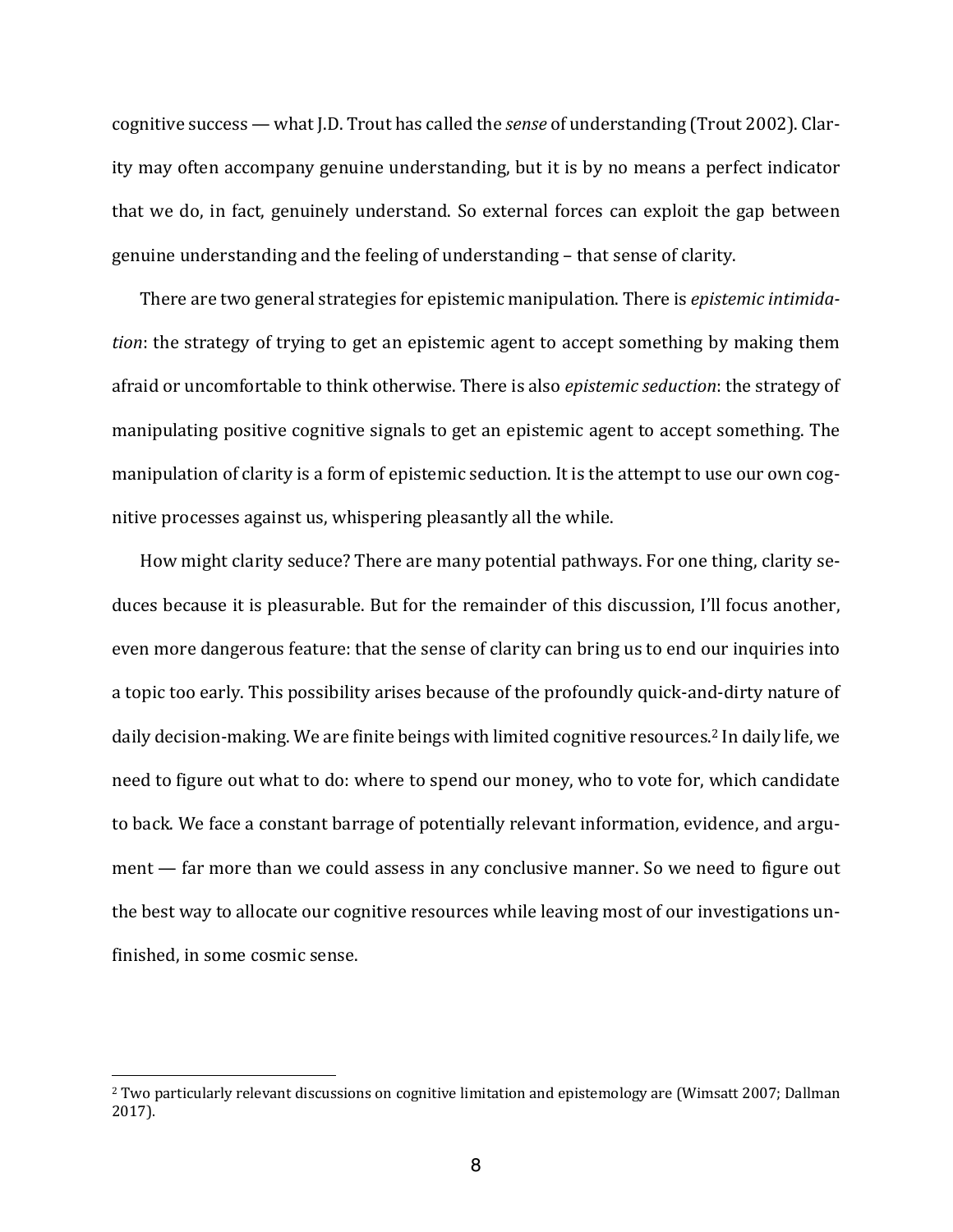When practically reasoning about the messy complexities of the real world, we are unlikely to arrive at any conclusive ground-floor, where we can know with any certainty that we're done.<sup>3</sup> So, for everyday practical deliberation, we need some method for determining that we've thought enough. <sup>4</sup> And that basis often needs to be fast and loose, to cope with the fast and loose manner of everyday practical deliberation. We need some basis for estimating that our understanding is probably good enough, so that we can make a decision and move on. We need something like a heuristic for terminating thought.

Here, then, is the ruling supposition for my inquiry: the sense of clarity is one of the signals we typically use to allocate our cognitive resources. (I do not claim that it is the only signal, though I do claim it is a significant one.) We often use our sense of confusion as a

<sup>&</sup>lt;sup>3</sup> As Elijah Millgram puts it, practical reasoning doesn't result in settled arguments to finalized conclusions. Practical reasoning produces only tentative conclusions. Practical conclusions are always open to defeat from unexpected angles, and new forms of defeat may always surprise us (Millgram 1997). The closest we can get to conclusiveness is to think that a certain piece of practical reasoning seems good enough, so far as we can tell. And even if you reject Millgram's view and believe that there were firm practical conclusions that we might eventually reach — surely, finding such firm conclusions is well beyond the reach of most human-scale practical deliberation in everyday circumstances.

<sup>&</sup>lt;sup>4</sup> Very little has been written on how we decide to end our inquiries in practical deliberation. And much of that work has focused, not on fast-and-loose daily heuristics for terminating inquiry, but on when we can conclusively terminate inquiry. See, for example, Alan Millar and Kvanvig's debate about whether we need merely need knowledge to conclusively terminate inquiry, or whether we need to reflectively know that we know in order to terminate inquiry (Millar 2011; Kvanvig, 2011). Trout himself argues that the "sense of understanding"  $-$  that "a-ha" feeling  $-$  is not of particular use in the sciences because it is quite vulnerable to cognitive biases and other corrupting psychological influences. In Trout's terms, the mere sense of understanding doesn't grant us what we really want in science, which is good explanations. We have other ways of recognizing good explanations, far more accurate than mere internal feelings. We know we have a good scientific explanation when our scientific model makes good predictions. We should, says Trout, therefore largely ignore the various internal signals of understanding, which will simply lead us astray. We should, instead, remain firmly fixed on the evidence that our scientific model provides good explanations, which are measured in the usual scientific methods: prediction, testing, and the like (Trout 2002, 2017). Notice, however, that this sort of approach imagines the relevant epistemic agents to be cognitively ideal beings with essentially unlimited resources. It then asks how such cognitive beings should go about getting things right once and for all. And that might be the right idealization for thinking about how we should pursue long-term epistemic projects as parts of intergenerational communities, as we do in philosophy and science. But things look very different for cognitively limited beings in the quick-and-dirty of day-to-day decision-making. Sometimes we might be able to adopt some methodology with a pre-established threshold for terminating thought. Consider, for example, the cognitive strategy of satisficing: taking the first solution which crosses some pre-established minimal threshold (Simon 1956). But what do we do when we aren't satisficing? In many cases, our investigations are more open-ended, without any sort of pre-established minimal threshold. For those sorts of investigations, we need some heuristic basis for attentional management.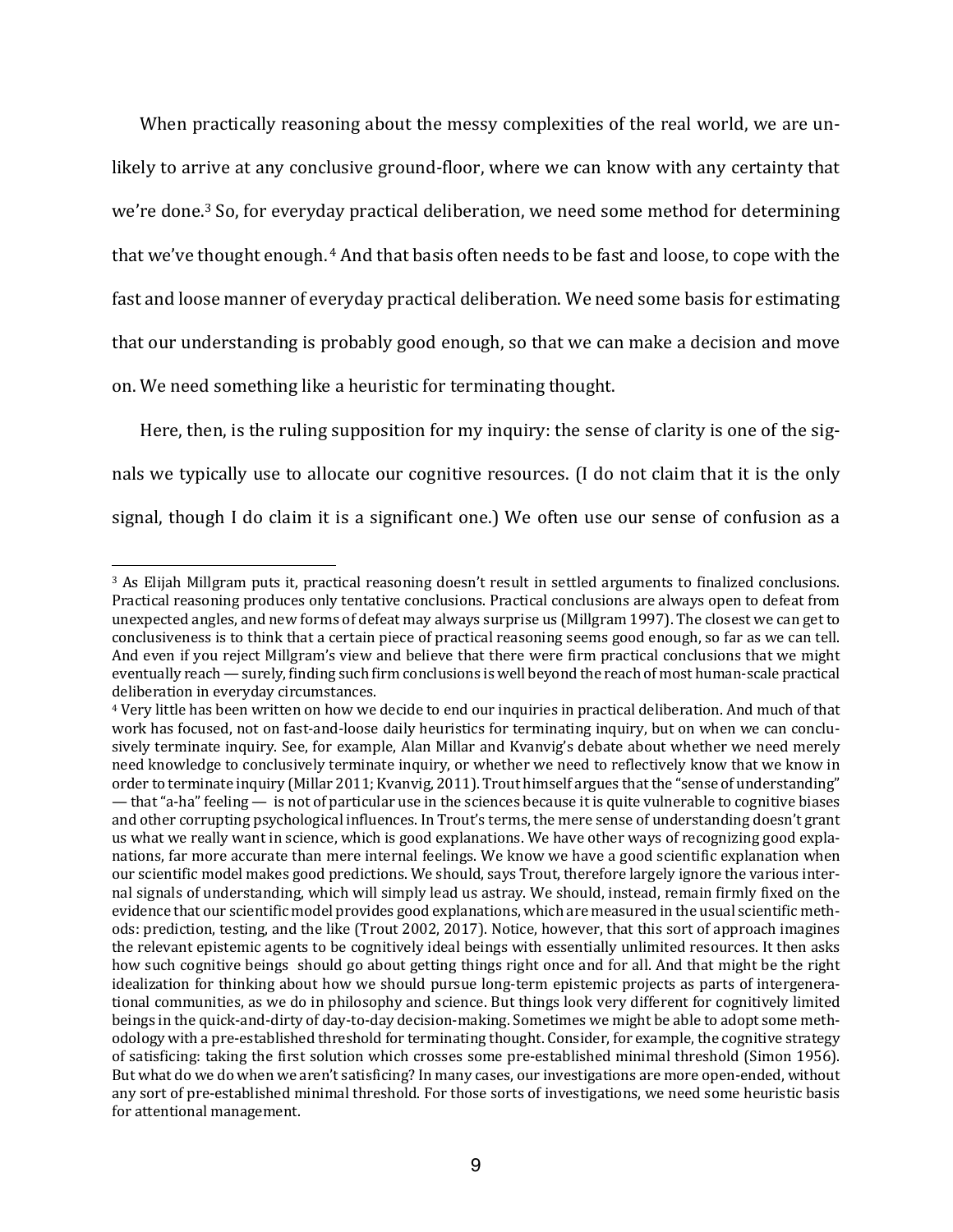signal that we need to keep investigating, and our sense of clarity as a signal that we've thought enough.<sup>5</sup> Our sense of clarity is a signal that we can terminate an investigation. When a system of thought seems clear to us, then we have a heuristic reason to stop inquiring into it.6

I'm not claiming that this heuristic is a necessary part of all practical reasoning  $-$  only that the heuristic is currently under common usage. After all, heuristics are usually contingent tendencies and not necessary parts of our cognitive architecture. In fact, some research suggests that we can slowly change the heuristics we use (Reber and Unkelbach 2010).

Here's my plan. First, we'll start to think about how powerful it would be if this supposition were true, and there were such a pleasurable and thought-terminating heuristic. I'll look at some evidence from the empirical literature on cognitive heuristics that supports something in the vicinity of my supposition. I'll show how the supposition, which concerns how we use our feeling of understanding, emerges from a recent discussion in the philosophy of science about the nature of genuine understanding. Then, I'll use the supposition to think about what sorts systems and environments might successfully exploit the sense of clarity. I'll dig into some historical and sociological literature on echo chambers and on the social

<sup>&</sup>lt;sup>5</sup> My discussion here heavily borrows structural features from Elijah Millgram's discussion of the function of boredom and interest in practical reason and agency. Millgram argues that a sense of interest is our signal that our values are good ones for us to have, and a sense of boredom is our signal that our values are bad for us to have, so we should change them (Millgram 2004).

<sup>&</sup>lt;sup>6</sup> As far as I know, Justin Dallman offers the only contemporary account of how our cognitive limitations force us to manage our efforts of inquiry. The best procedure to cope with cognitive limitation, he says, is to set up a priority queue. We assign priority levels to our various outstanding investigations, and then we proceed in order from highest priority to lowest (Dallman 2017). But what basis do we have for assigning priority levels? To put my suggestion into Dallman's terms, we need some heuristic for quickly estimating priorities, and our sense of clarity functions as a heuristic basis assigning a low priority to its investigation. A sense of clarity can thus terminate a line of inquiry — not conclusively, but by lowering its priority below the barrage of other, more pressing matters.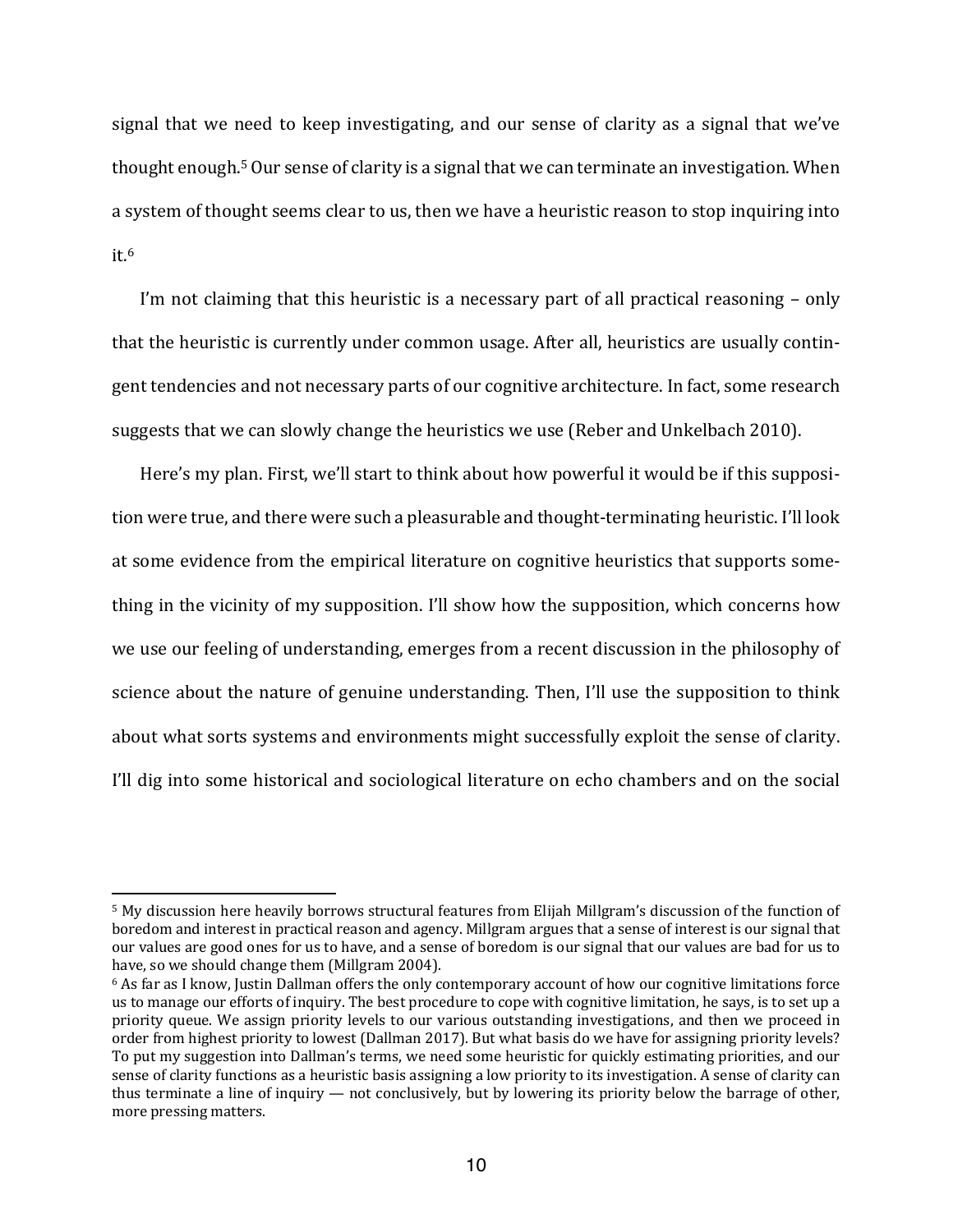effect of simplistic quantification. The supposition will turn out to provide a unifying explanation for many of the documented effects of echo chambers and quantification. My argument in favor of the supposition, then, will be that it provides a unifying explanation for various observations from cognitive science, sociology, and history, while integrating neatly with a standard account of the nature of understanding. But this mode of argumentation can only render the supposition a plausible hypothesis; more empirical investigation is certainly called for.

#### **Clarity as vulnerability**

Suppose, then, that the sense of clarity plays a crucial role in the regulation of our cognitive resources, functioning as a signal that we can safely terminate a particular line of inquiry. Obviously, the sense of clarity can come apart from actual full understanding.<sup>7</sup> It must, in order for it to play a heuristic role in quick-and-dirty daily deliberation.<sup>8</sup> In order to know that we fully understood something, we would need to conduct an exhaustive and thorough investigation. The sense of clarity is far more accessible to us, so we can use it to make rough estimates about whether we've inquired enough.

If a hostile force could ape such clarity, then they would have a potent tool for getting us to accept their preferred systems of thought. This is because false clarity would provide an

 $7$  For an in-depth discussion of this point, see Trout's discussion of the gap between the sense of understanding in science, and actually possessing a genuine understanding (Trout 2002). There is a useful further discussion in (Grimm 2012, 106-109), which defends Trout's claims against Linda Zagzebksi's claim that we always know when we understand (Zagzebski 2001, 247). See also (Strevens 2013).

<sup>&</sup>lt;sup>8</sup> I am drawing here from the cognitive science literature on heuristics. Key relevant moments in that literature include (Gigerenzer and Goldstein 1996; Kahneman 2013).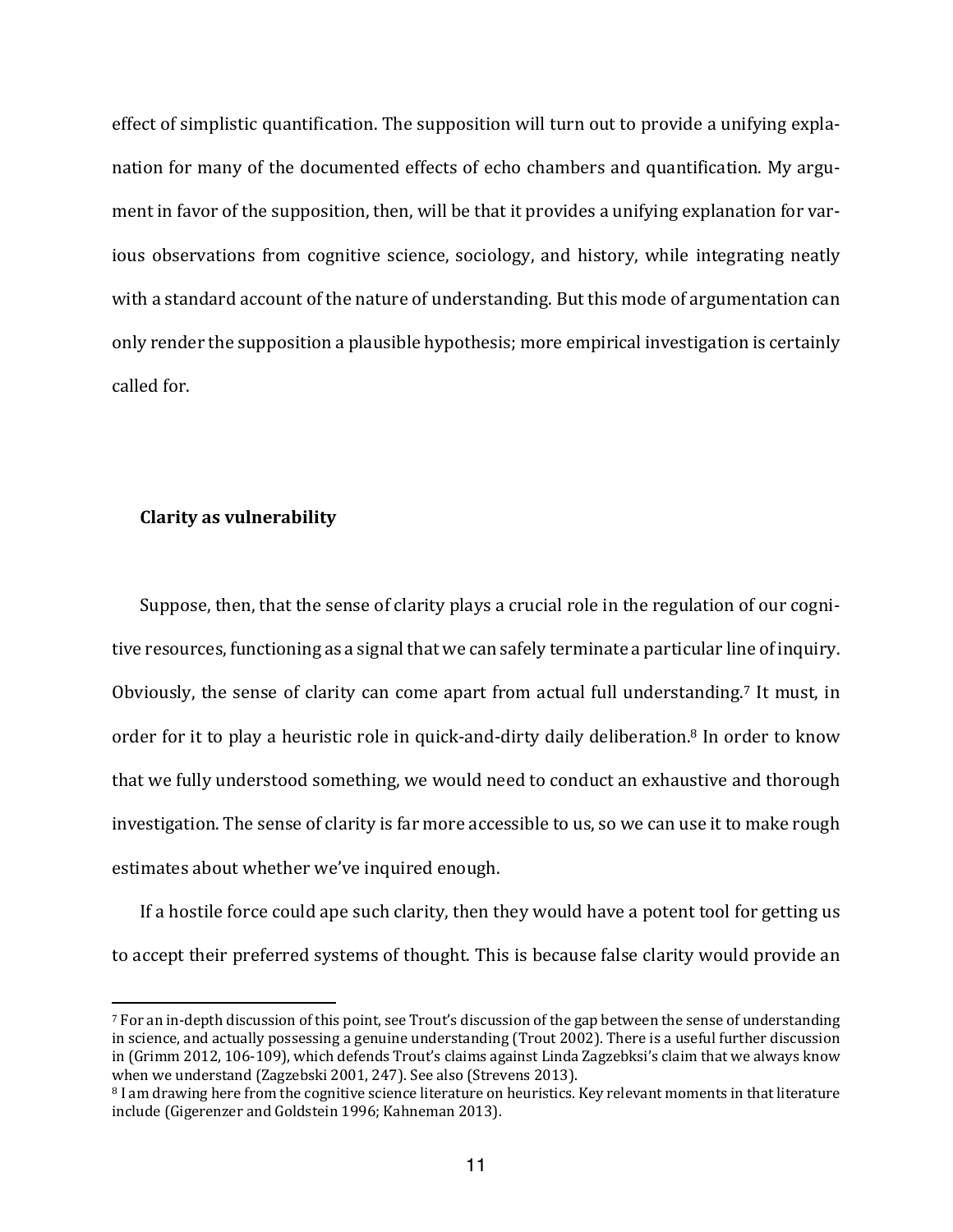excellent cover for intellectual malfeasance. A sense of clarity could bring us to terminate our inquiry into something before we could discover its flaws. It would be something like an invisibility cloak  $-$  one that works by manipulating our attention. Our attention, after all, is narrow. We barely notice what's outside the focused spotlight of our attention. We can make something effectively disappear simply by directing their attention elsewhere.<sup>9</sup> One way to make something cognitively invisible, then, is by making it signal unimportance. The spy novelist John Le Carre — who had actually worked in British intelligence — describes, in his novel *Tinker Tailor Soldier Spy*, what a genuinely effective spy looks like. They aren't dashing and handsome, like some James Bond figure. An effective spy presents as entirely normal, bland, and dull. They can disappear because they have learned to magnify the signals of boringness. Similarly, the techniques of stage magic involve attentional misdirection. Stage magicians learn to signal boringness with the active hand while directing signals of interestingness elsewhere, in order to control their audience's attention. The sense of clarity can work in an analogous strategy of attentional misdirection. An epistemic manipulator who wants us to accept some system of thought should imbue that system with a sense of clarity, so that cognitive resources will be less likely to be directed towards it. The strategy will be even more effective if they simultaneously imbue some other target with a sense of confusion. The confusing object seizes our attention by signaling that we need to investigate it, which makes it easier for the clear-seeming system to recede into the shadows. The manipulator can thus

<sup>&</sup>lt;sup>9</sup> The locus of the modern discussion of this sort of attentional blindness is in Christopher Chabris and Daniel Simons's influential experiments, including, famously, an experiment where half of the study subjects failed to notice a person in a gorilla suit walking across a room, and pounding their chest, when the subjects were instructed to perform a relatively simple counting task (Chabris and Simons 2011).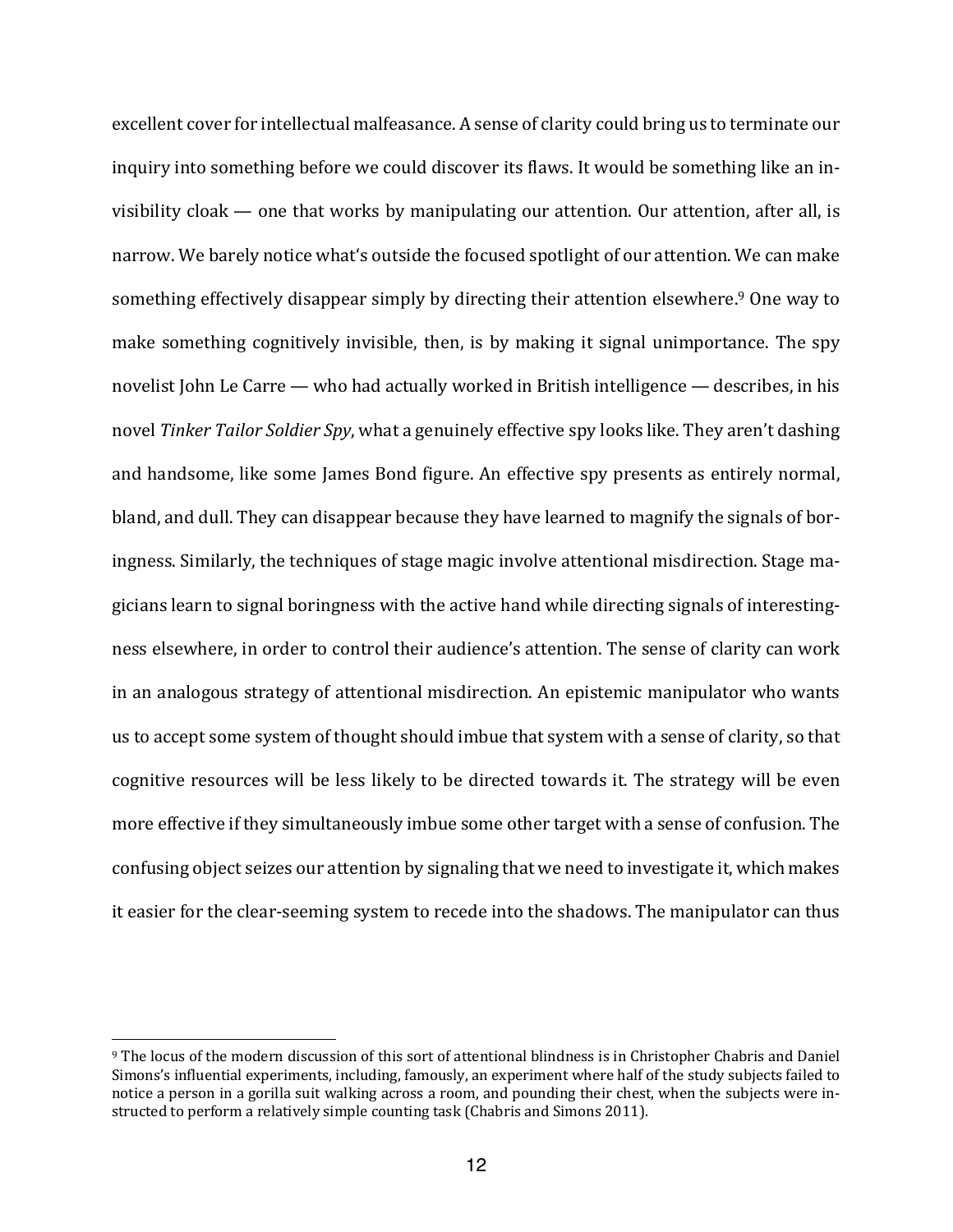gain control of their target's attention by manipulating their targets' priority queue for investigation. 

Thus, hostile forces can manipulate the cognitive architecture of resource-management in order to bypass the safeguards provided by the various processes of cognitive inquiry. In the movies, the crooks are always hacking the system which controls the security cameras. Epistemic criminals will want to hack the cognitive equivalent.

## **Ease and fluency**

The experience of clarity is complex and its phenomenal markers many. Let's start with a case study in one small and simple aspect of clarity  $-$  one which has been relatively wellstudied in the psychological sciences. Consider the experience of cognitive ease  $-$  the relative degree to which it is easy to think about something. In the literature on cognitive heuristics, cognitive ease is part of the study of "cognitive fluency", which is the "subjective experience of ease or difficulty with which we are able to process information" (Oppenheimer 2008, 237). Research has demonstrated that we do, in fact, often use fluency as a cognitive heuristic. If we comprehend an idea easily, we will be more likely to accept it. Cognitive difficulty, on the other hand, makes it more likely that we will reject an idea. This heuristic is not entirely unreasonable: we often experience cognitive ease in a domain precisely because we have a lot of experience with it. Cognitive ease often correlates with experience, which correlates with skill and accuracy. But, obviously, ease is separable from accuracy. Studies have demonstrated that one's mere familiarity with an idea makes one more likely to accept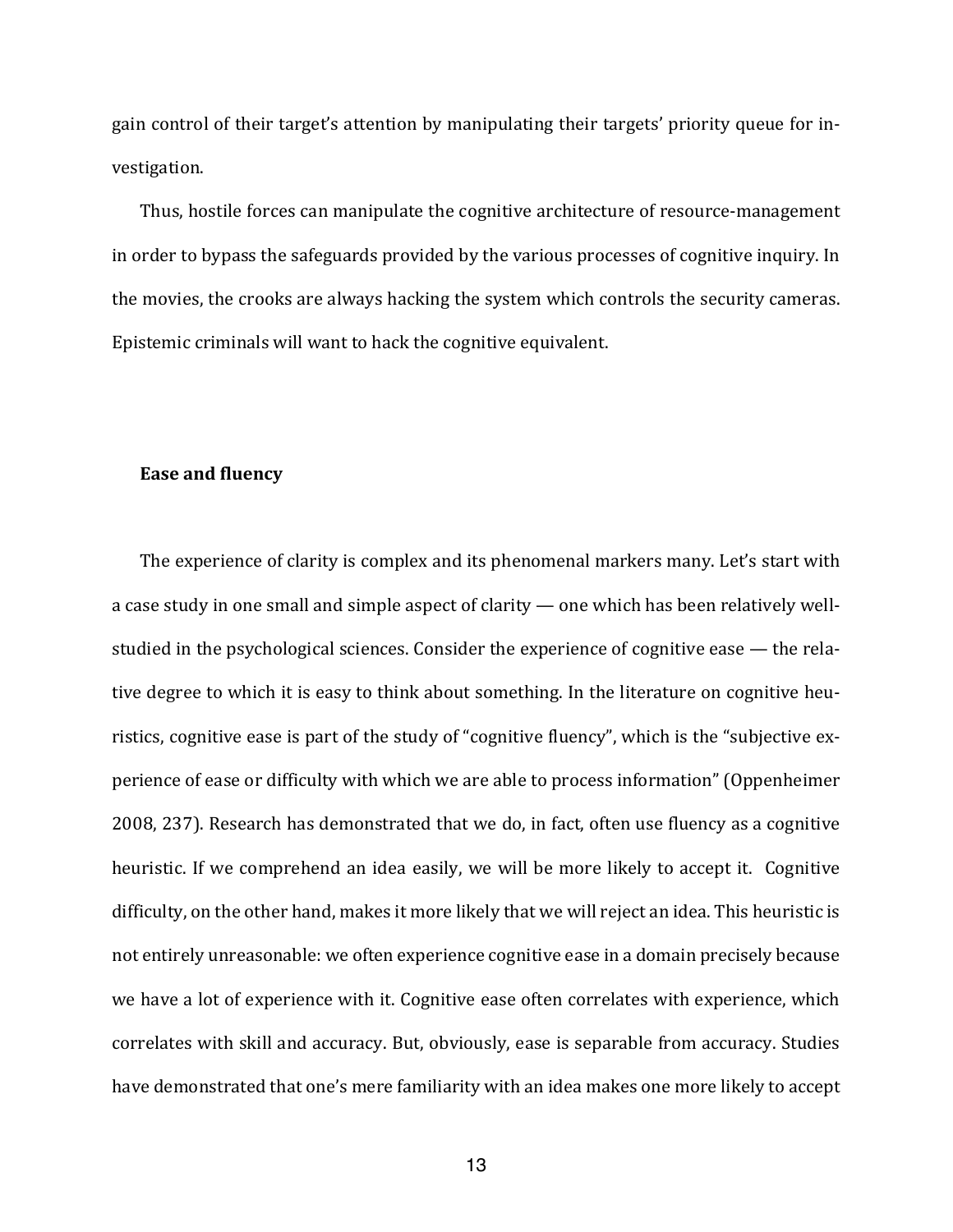it. Familiarity creates a sense of cognitive ease, but without the need for any relevant skill or expertise. Studies have also shown that we are more likely to believe something written in a more legible font. Legibility leads to easier processing, which leads to readier acceptance. In other words: we are using our cognitive ease with some proposition or domain as a heuristic for our accuracy with that proposition or domain. Rolf Reber and Christian Unkelbach have argued that fluency heuristics are, in fact, often quite useful. Through a Bayesian analysis, they conclude that fluency is a good heuristic when the user's environment contains more true propositions than false ones  $-$  and the better the ratio of true to false propositions in their environment, the better the fluency heuristic will work (Reber and Unkelbach 2010). But that heuristic can be gamed.<sup>10</sup>

Suppose that the usual fluency heuristic is in place. How might it be exploited? To game the fluency heuristic, a manipulator would want to offer their targets ideas expressed in some familiar manner, by using well-worn patterns of thought and forms of expression. This exploitative methodology should be quite familiar: it explains the rhetorical power of cliched slogans and Internet memes.

Suppose that the world has many such epistemic manipulators in it, and has become chock full of misleading ideas that have been engineered to seem familiar. Our best strategy to avoid manipulation would be to update our heuristics to close off this cognitive backdoor. As Reber and Unkelbach showed, we are capable of changing and updating our heuristics when we received evidence that they have lead us astray. The manipulators, then, would want to mask from us any evidence that our use of the fluency heuristic was leading us astray.

 $10$  Trout makes a similar point about fluency and the sense of understanding (Trout 2017), although his concern is largely with attacking other accounts of understanding, and not providing a full picture of exploitation. I take myself to be filling in the details of his suggestion.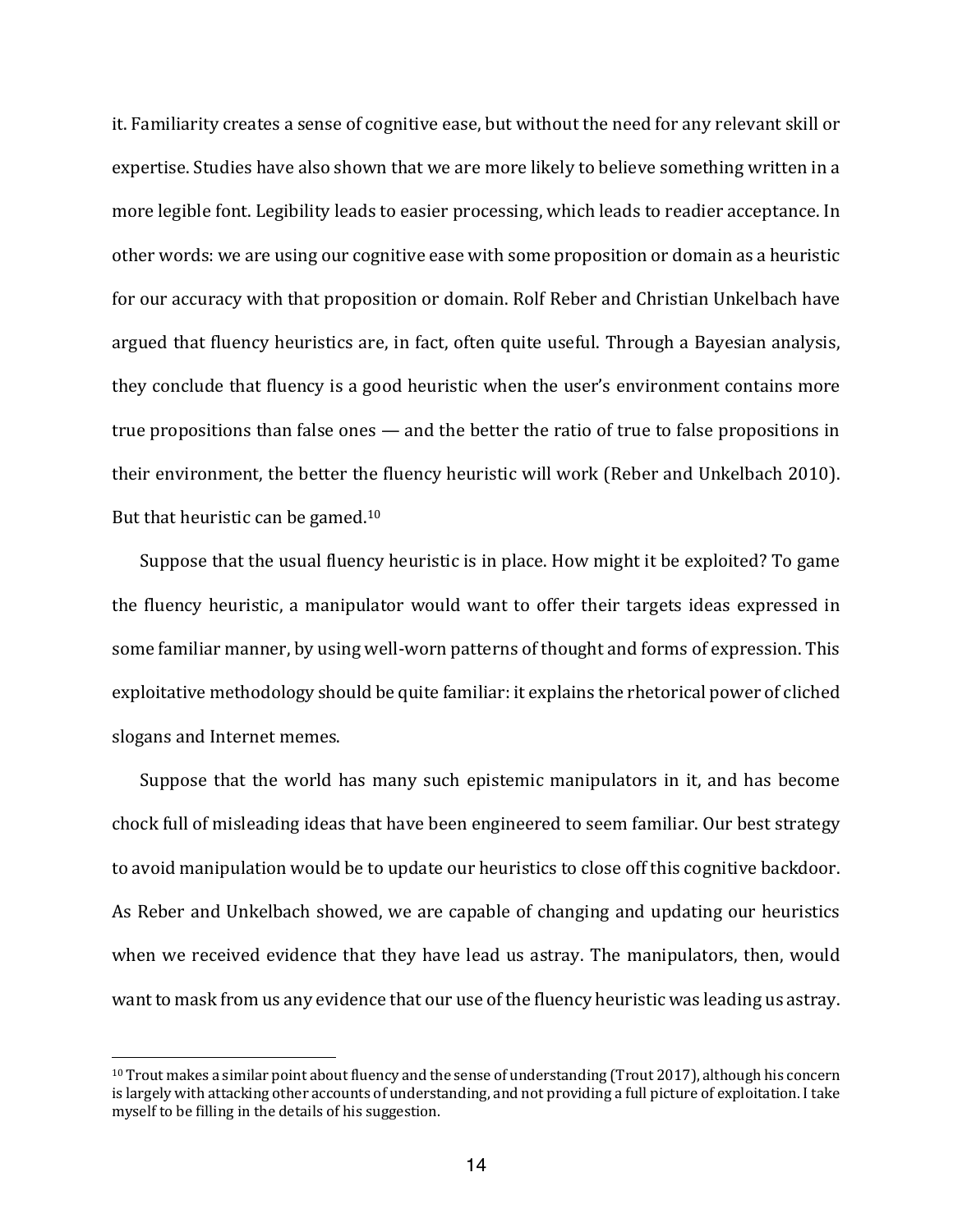This is, however, easier to do in some domains than others. Some epistemic domains have obvious litmus tests. It is easy to check for mistaken reasoning in them because successes and failures are obvious to any onlooker. For example, we can tell that our theory of bridgebuilding has gone wrong corrupted if our new bridges keep falling down. But other epistemic domains have no such easy litmus tests — like the moral and aesthetic domains. If one's reasoning has been systematically subverted in such a subtle domain, there is no obvious error result that could function as a check.<sup>11</sup> So if manipulators wanted to gain control via the fluency heuristic, one good strategy would be to perform their fluency-manipulations over, say, claims about morality and value. Alternatively, they may want to devote their fluency-manipulations to complex and diffuse social phenomena or more esoteric scientific phenomenon. Some empirical claims cannot be straightforwardly checked by the layperson, such as scientific arguments for climate change or sociological claims how oppression perpetuates. If the manipulators' targets have been given a seductively clear explanation which dismisses, say, sociologists and climate change scientists as corrupt, those explanations will be quite hard to dislodge. Most targets will be unable to see that they have been led astray, and so won't update their heuristics (Nguyen 2018b; Nguyen 2018c).

#### **Aping understanding**

Perhaps it seems implausible to you that somebody would terminate a really important inquiry just because of fluency. There is, however, another much more sophisticated form of

<sup>&</sup>lt;sup>11</sup> For an extensive discussion of litmus tests and expert-vetting, see Nguyen (2018a).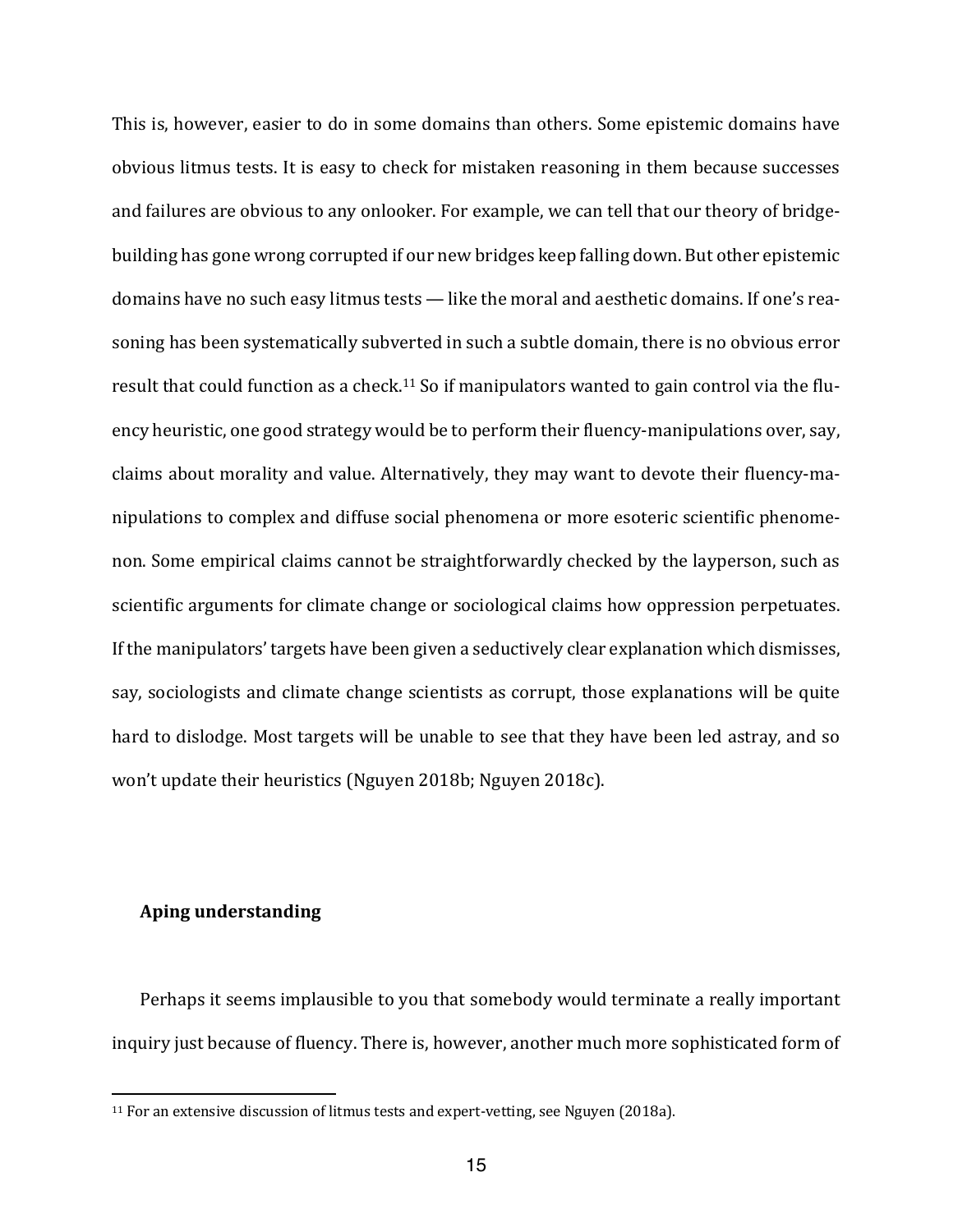epistemic seduction which will more plausibly trigger the thought-terminating function. Hostile epistemic manipulators can try to imitate, not just ease, but a full *feeling* of understanding. They can present the phenomena associated with a positive and rich experience of clarity. 

In order to see how one might fake the feeling of understanding, let's start by thinking about the nature of genuine understanding. For that, let's turn to a recent discussion of the nature of understanding in the philosophy of science. According to a recent strand of thinking, knowledge isn't actually the primary goal of much of our epistemic efforts. Knowledge is usually conceived of as something like the possession of true facts. Having knowledge, by the usual accounts, doesn't require any particular integration of those facts. But many of our intellectual efforts are aimed at getting something more than just knowing some disparate facts. We aim at something more holistic: understanding. The precise nature of understanding is still under some debate, but we can extract some common and largely uncontroversial ideas.<sup>12</sup> First, when we understand something, we not only possess a lot of independent facts, but we see how those facts connect. Understanding is of a system; it involves grasping a structure and not just independent nodes. Second, when we understand something, we possess some internal model or account of it which we can use to make predictions, conduct

 $12$  Much of the debate in that literature has turned on what is constitutive of understanding, and what is merely typically associated with understanding. For example, according to Steven Grimm and Henk de Regt, the skill of practical application is partially constitutive of understanding (Grimm 2006; de Regt 2009; Wilkenfeld 2013, 2017). Michael Strevens, on the other hand, denies this constitutive relationship; skill typically follows from understanding, but isn't constitutive of it (Strevens 2013). Note that we don't need to resolve debates like this for the current inquiry. Since we're interested what signs are associated with understanding, we don't really need to distinguish carefully between what is constitutive of understanding, and what follows from it. Finally, Kareem Khalifa has argument that these accounts of understanding can be reduced to the idea of knowing an explanation (Khalifa 2012). My account here should be compatible with Khalifa's view – though, in his language, I would be talking about faking the feel of knowing an explanation.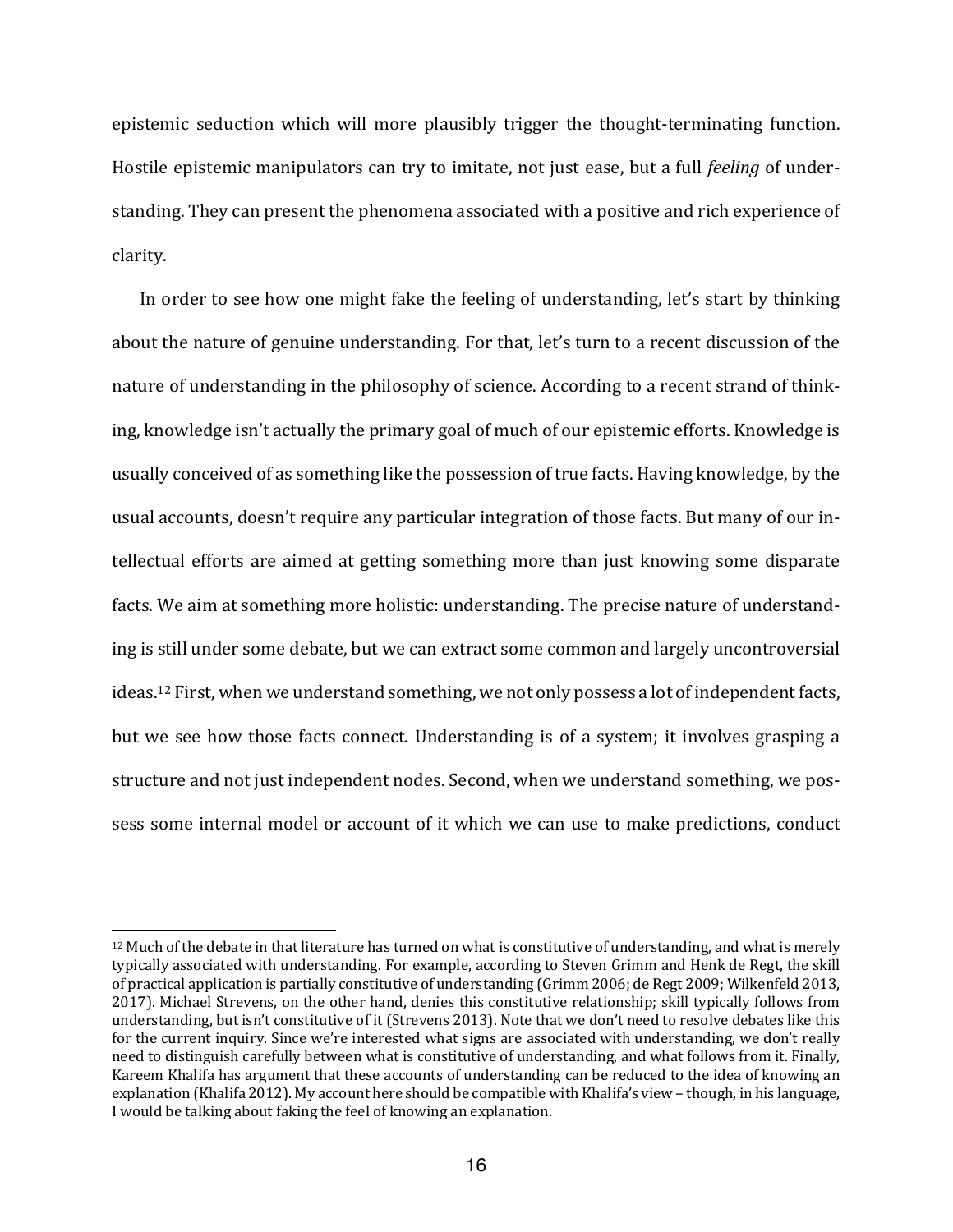further investigations, and categorize new phenomena.<sup>13</sup>

That is an account of what it means to actually *have* an understanding. So what are the experiential phenomena *associated with* understanding? What does it *feel* like to understand something? There are several distinct phenomena to consider here. First, there are the experiences associated with *coming to understand*. As Catherine Elgin puts it, when we come to understand, our way of looking at things suddenly shifts to accommodate new information. Understanding, she says, "comes not through passively absorbing new information, but through incorporating it into a system of thought that is not, as it stands, quite ready to receive it" (Elgin 2002, 14). When we come to understand, our system of thought changes and pieces of information that we could not accommodate before suddenly find a place. Kvanvig offers a similar account: to understand, he says, is to grasp a coherence relationship. It is to be aware of how the information fits together (Kvanvig 2003, 202). The experience of coming to understand, then, involves an experience of grasping a new and improved coherence. Let us call this the phenomenon of *cognitive epiphany*. And, as Gopnick points out, cognitive epiphanies are incredibly pleasurable.

Next, there are phenomena associated with *having an understanding*. Understanding involves a certain facility with the terrain. As Kvanvig puts it,

...To have mastered such explanatory relationships is valuable not only because it involves the finding of new truths but also because finding such relationships organizes and systematizes our thinking on a subject matter in a way beyond the mere addition of more true beliefs or even justified true beliefs. Such organization is pragmatically useful because it allows us to reason from one bit of information to

 $13$  This discussion constitutes a fast-growing literature. I am particularly influenced by Catherine Elgin's account, Stephen Grimm's useful survey, and Michael Strevens' and Michael Patrick Lynch's discussions (Elgin 2002, 2017; Grimm 2012, Strevens 2013; Lynch 2018).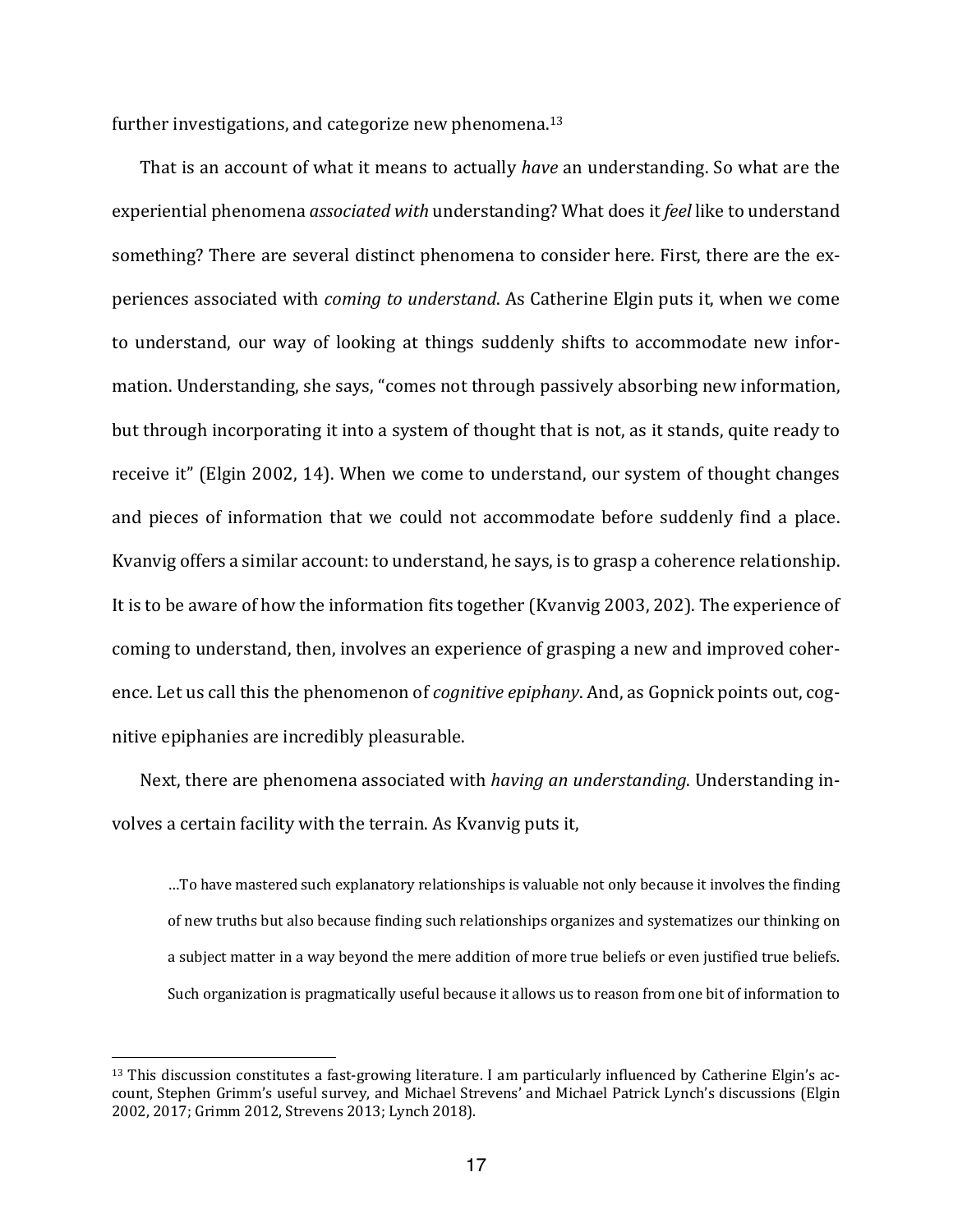another related information that is useful as a basis for action, where unorganized thinking provides no such basis for inference. Moreover, such organized elements of thought provide intrinsically satisfying closure to the process of inquiry, yielding a sense or feeling of completeness to our grasp of a particular subject matter. (202)

When we understand a cognitive terrain, we can move between its nodes more quickly and easily. We can use our understanding to easily and powerfully generate relevant explanations. And if our understanding is fecund, these new explanations will serve to create even more useful connections. And, as Michael Strevens says, having an understanding also involves having the capacity to communicate that understanding  $-$  to explain to how the connections work (Strevens 2013). Let's call all these the phenomena of *cognitive facility.<sup>14</sup>* And, at least in my own experience, the pleasure of clarity lies not only in Gopnick's moment of coming to understand, but also in the continuing joys of apparent facility and intellectual power. It feels incredibly good to be able to swiftly explain complex phenomena. It is the pleasure of engaging our skills and capacities to powerful effect.<sup>15</sup>

Let's enter into the mindset of the hostile epistemic manipulator. Our goal is to seduce with apparent clarity  $-$  to game other people's cognitive processes and heuristics so that they will accept our preferred system of thought. We'll want to engineer that system, then, to create the feeling of cognitive epiphany. We'll want to maximize, for our system's adopters, the sense that unexplained information is sliding into place, the feeling of newfound coherency. So we'll want to give the system easy-to-apply categorizations which are readily connected into a coherent network. And, once that system has been adopted, we'll want it to create the feeling of cognitive facility. We'll want to engineer it so that, once somebody

 $14$  I owe my framing to Laura Callahan's (2018, 442) useful discussion of understanding.

<sup>&</sup>lt;sup>15</sup> For more on the aesthetic pleasure of one's own skillful action, see Nguyen (2020, 101-120).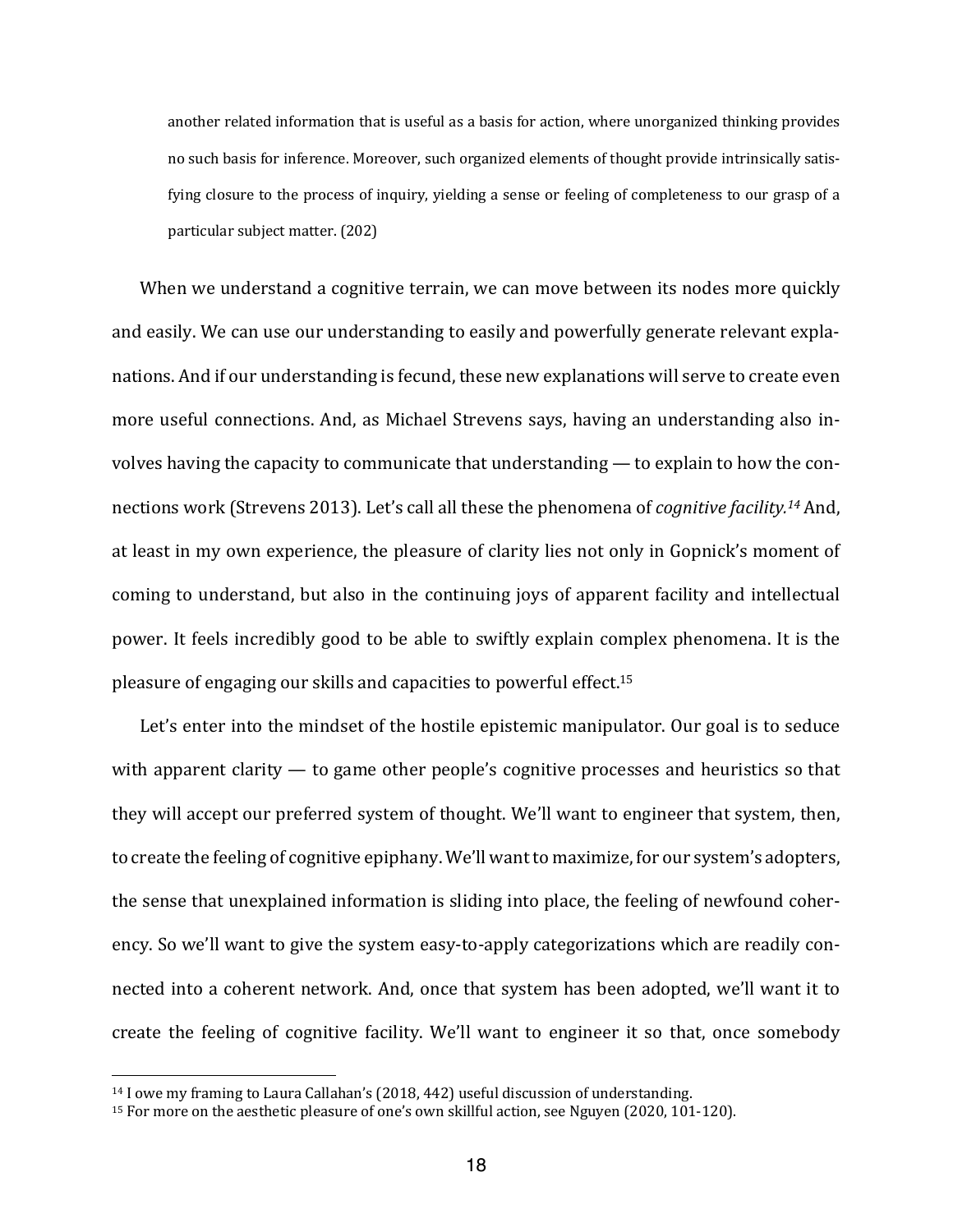adopts the system, thinking in its terrain will seem distinctly easier and more effective than before. We'll want it to give adopters a heightened sensation of forming connections and moving easily between them. We'll want it to create the impression of explanatory power, quickly and easily explaining any new phenomena that come up. And we would want to do all that while simultaneously masking its epistemic faults.

This might seem like an overwhelmingly difficult task for the aspiring manipulator. We manipulators, however, have some very significant advantages. First, we don't need to successfully imitate understanding all the way down. We simply need for our system to trigger the clarity heuristic early enough, before its adopters stumble across any of the flaws. If you're building a Potemkin village, you don't need to actually build any actual houses. You just need to build the facades  $-$  so long as those facades convince people not to try and enter the buildings. We manipulators, then, can hide our system's weakness and inferior performance behind a veil of apparent clarity.<sup>16</sup>

But our most significant advantage is that we are unburdened by the constraints of truth in engineering our extra-tasty system of thought. Epistemically sincere systems  $-$  that is, systems of thought generated for the sake of real knowledge and genuine understanding  $$ are heavily constrained by their allegiance to getting things right.<sup>17</sup> We manipulators are unbound by any such obligations. We are free to tweak our system to maximize its appealing clarity. This is similar, in a way, to how unhealthy restaurants are free to appeal more directly to our sense of deliciousness, because they are freed from considerations of health. (Or, at

 $16$  This strategy exploits a cognitive error of over-weighting early evidence. For a discussion of why this is a cognitive error, see Kelly (2008). For an application of that discussion to conspiracy theories and echo chambers, see Nguyen (2018b).

 $17$  Elgin (2017) defends the use of idealizations and non-truths as parts of the models that help us to understand. However, the choice of models is still driven by an orientation towards getting the world right, in a more holistic way.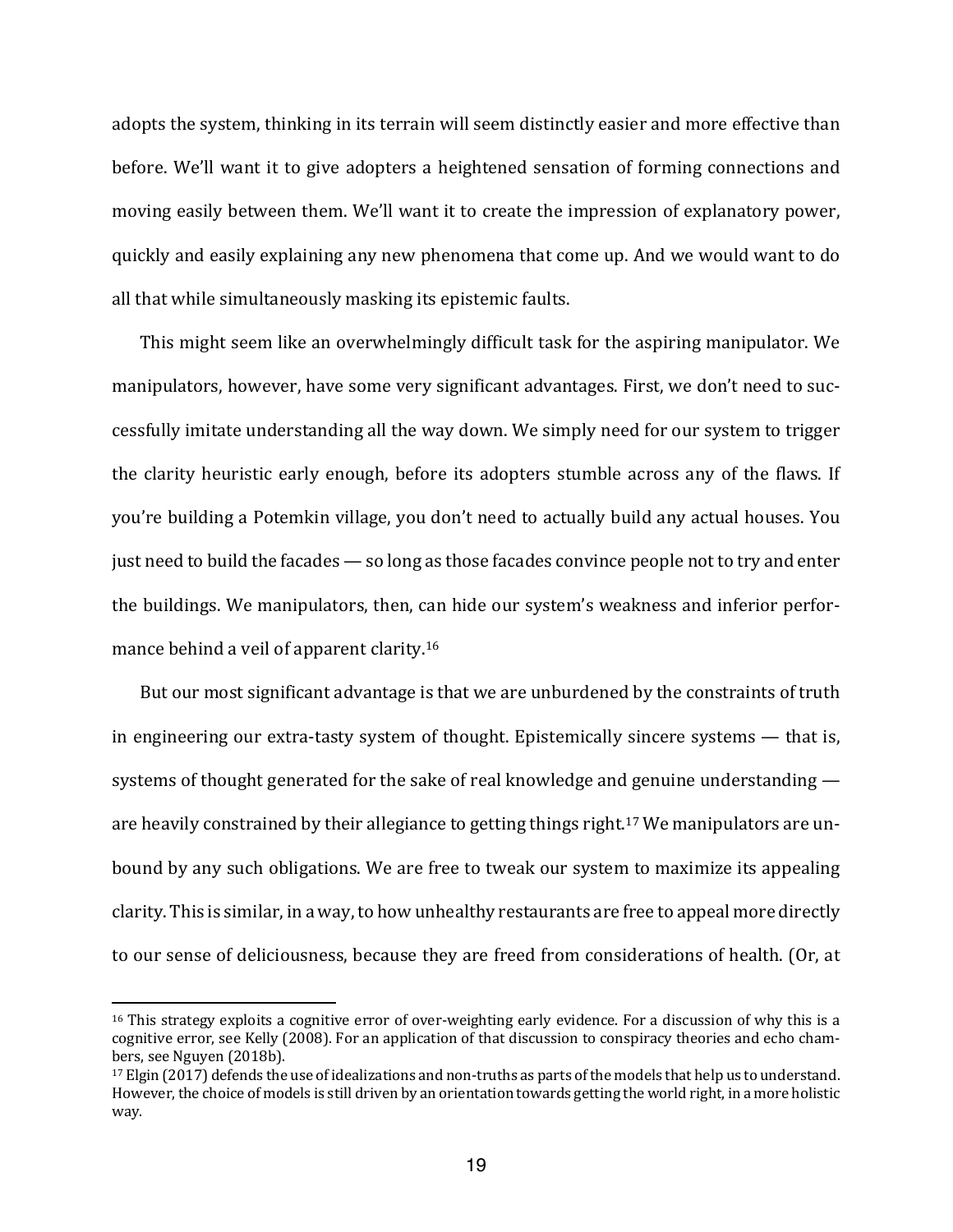least, that's how my mother saw it.) We manipulators, then, can optimize our system to offer the sense of easily made connection and explanations. We can build a cartoon of understanding. And that cartoon will have a competitive advantage in the cognitive marketplace. It can be engineered for the sake of pleasure, and it will carry with it a signal that inquiry is finished, and that we should look elsewhere.

#### **Two systems of cognitive seduction**

Let's look at two case studies of the seductions of clarity: echo chambers and institutional quantification. The first case study of echo chambers will strike many, I suspect, as a plausible and familiar case of the seductions of clarity. The discussion of quantification may prove more surprising. And I hope that the differences between these two case studies will help us to hone in on the phenomenon's more general qualities.

Let's start with echo chambers. Most social scientists and journalists use the terms "echo chamber" and "epistemic bubble" synonymously. But, as I've argued, if we look at the original sources of these terms, we find two very different phenomena. An epistemic bubble is a social phenomenon of simple omission. It's bad connections in your information network - like if all your friends on Facebook share your politics, and you simply never run across the arguments presented by the other side. An echo chamber, on the other hand, is a social structure which discredits all outsiders. When you are in a bubble, you don't *hear* the other side. When you're in an echo chamber, you don't *trust* the other side. Echo chambers don't cut off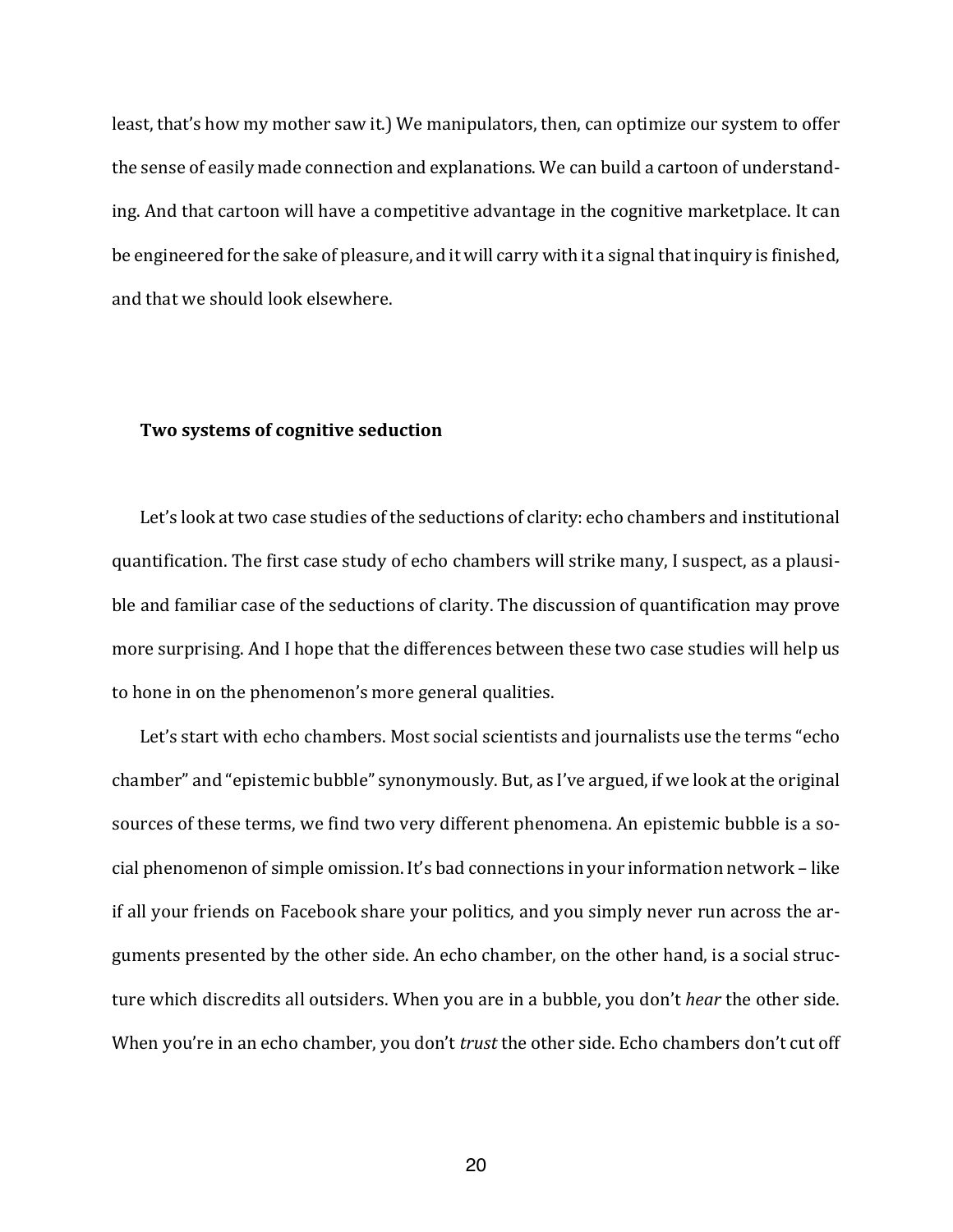lines of communication from the outside world; rather, they isolate their members by manipulating their members' trust (Nguyen 2018b).

What matters for the present study is the particular content of the systems of thought which echo chambers use to manipulate trust. I'm drawing here on Kathleen Jamieson and Joseph Cappella's empirical analysis of the echo chamber around Rush Limbaugh and the Fox News ecosystem (Jamieson and Cappella 2010). According to Jamieson and Cappella, Rush Limbaugh offers a world-view with some very distinctive features. First, Limbaugh presents a world of sharply divided forces locked in a life-or-death struggle. There are no onlookers or reasonable moderates. Either you're a Limbaugh follower  $-$  and so on the side of right  $$ or you are one of the malevolent forces out to undermine the side of right. Limbaugh then offers an explanatory system in which most moral and political action can be understood in terms of that all-consuming struggle. Disagreement with Limbaugh's world view can be readily explained as the product of some organized, malevolent action to block the side of right. Most importantly, for our present purposes, the undermining function and the explanatory function are often accomplished with the help of conspiracy theories, which provide a ready explanation for disagreement from outsiders. The liberal media is in the grip of a nefarious network of elites, as are universities, and the academic sciences. These conspiracy theories offer to explain complex features of the world in terms of a single coherent narrative.

This is an obvious deployment of the seductions of clarity. First, Limbaugh's world-view offers the sensations of epiphany. Once his world-view is accepted, difficult-to-categorize actions suddenly become easily categorized. Previously hard-to-explain facts — like the existence of substantive moral disagreement between apparently sincere people — suddenly become easily explicable in terms of a secret war between good and evil. Second, the world-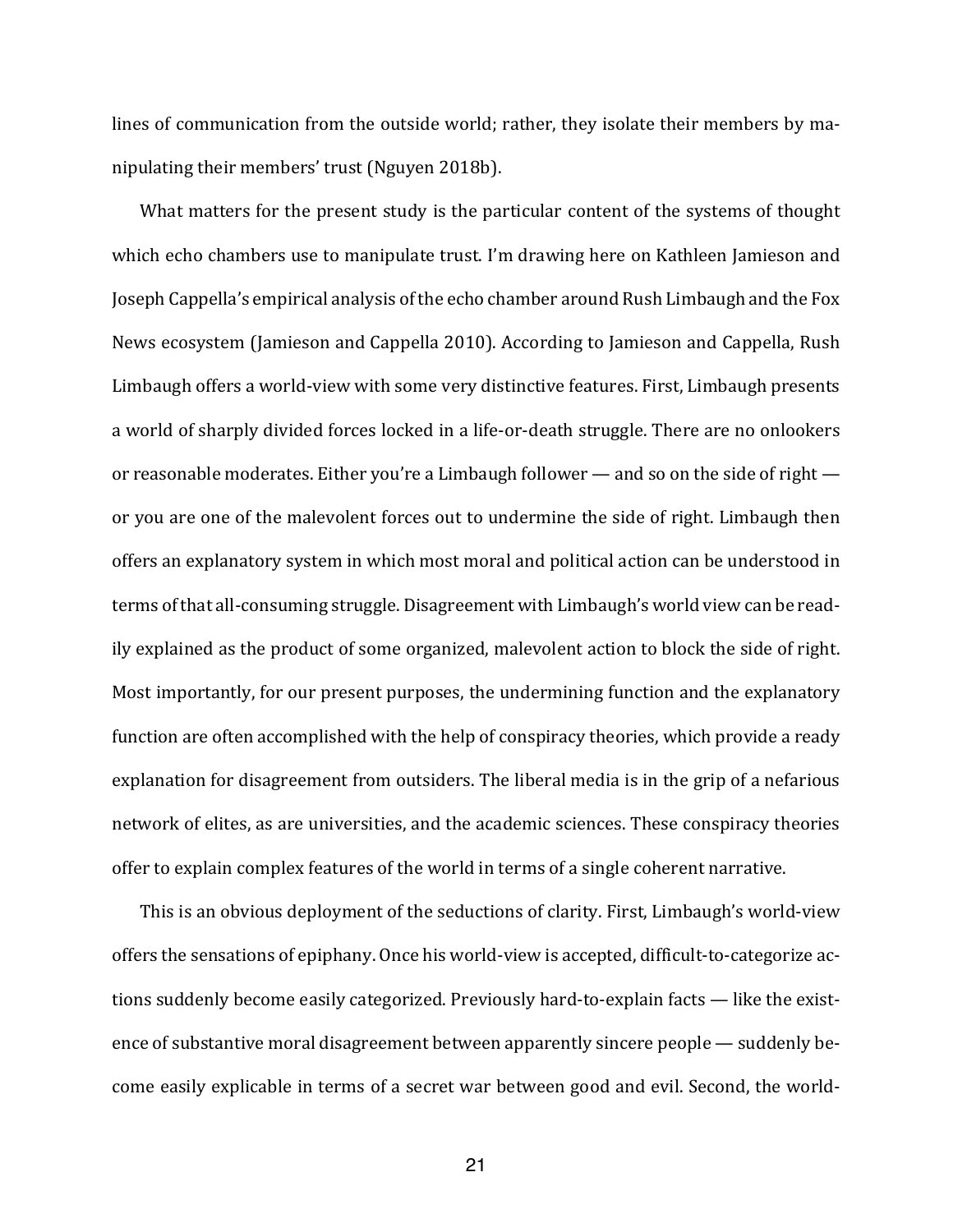view offers the sensations of cognitive facility. The conspiracy theory offers a ready and neatly unified explanation for all sorts of behavior. And those explanations are easy to create. The world suddenly becomes more intellectually manageable. This is particularly vivid in some of communities around the wilder conspiracy theories. CNN recently conducted some quite telling interviews with some members of the fast-growing community of Flat Earth conspiracy theorists. Many theorists describe the satisfactions of being a Flat Earth theorist in in terms of cognitive facility. As Flat Earth theorist and filmmaker Mark Sargent puts it, "You feel like you've got a better handle on life and the universe. It's now more manageable." And Flat Earth theorist David Weiss says, "When you find out the Earth is flat... then you become empowered" (Picheta 2019).

Furthermore, well-designed echo chambers typically have systems of belief which can reinterpret incoming evidence in order to avoid refutation. For example, many echo chambers include sweeping scientific claims, such as denying the existence of climate change. Echo chamber members may have adopted belief systems with the help of the clarity heuristic. But, one might think, heuristics are defeasible - and contrary scientific evidence should surely bring members to abandon their settled acceptance of their belief system. However, a clever echo chamber can preemptively defuse such contrary evidence. A well-designed echo chamber can include, in its belief system, a conspiracy theory about how the media and the institutions of science were entirely corrupt and in the grip of a vast malicious conspiracy. This explanation performs a kind of intellectual judo. As Endre Begby (2020) points out, such a belief system transforms apparently contrary evidence into confirmations of the belief sys $tem - a$  process which he calls "evidential pre-emption". If Limbaugh predicts that the lib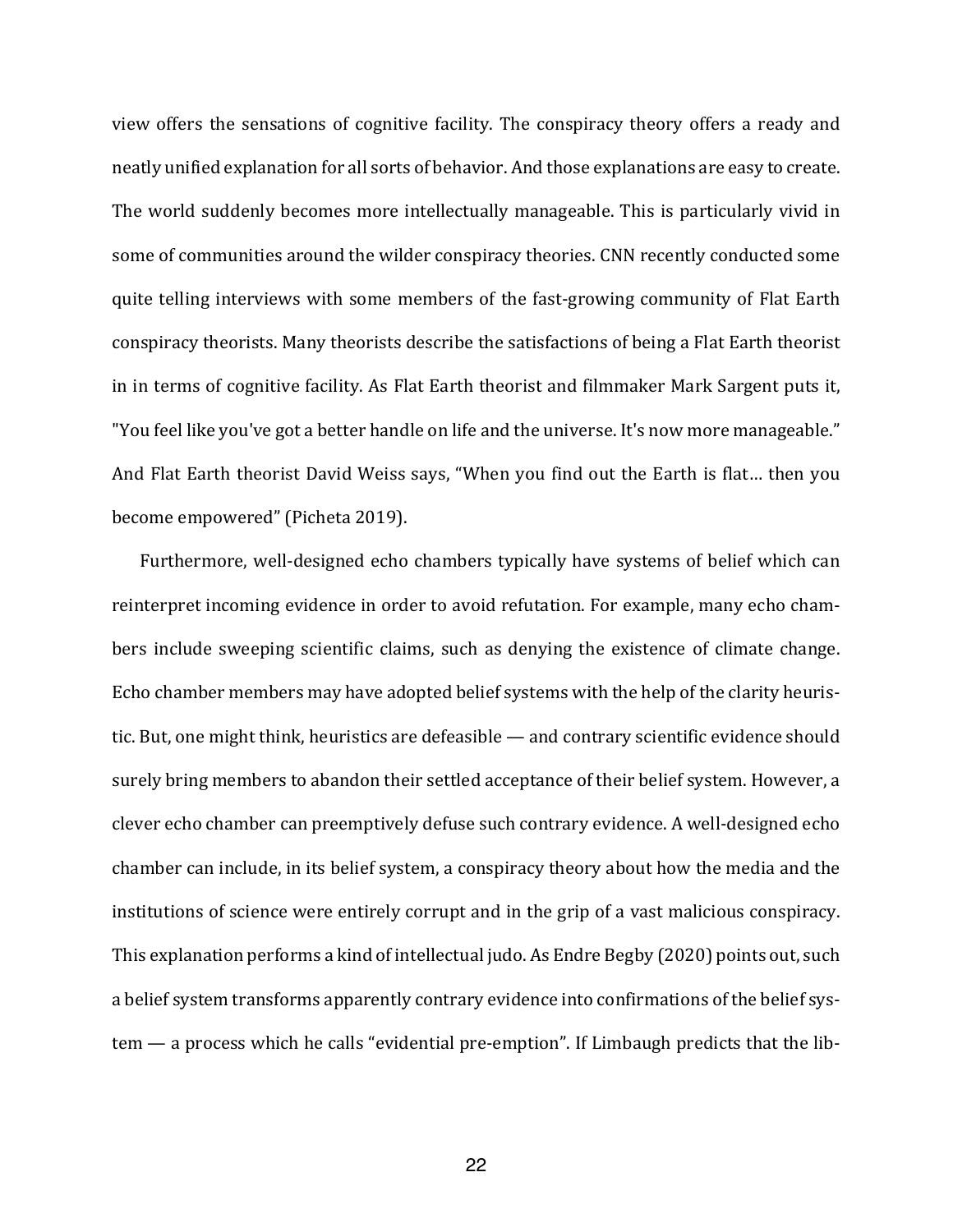eral media will accuse him of falsifying information, then when his followers hear such accusations from the liberal media, they will have reason to increase their trust in Limbaugh  $$ since his predictions have been fulfilled! But notice that there is a secondary effect, beyond the simple confirmation Begby describes  $-$  an effect that arises from the seductions of clarity. The belief system makes it easy to create an explanation for incoming contrary evidence and to provide explanations that unify and connect that event with many others. This provides an experience of cognitive facility — which should trigger the clarity heuristic. This is an extremely well-designed epistemic trap, in which contrary evidence triggers two different defense mechanisms. First, the conspiracy theory preemptively predicts the presence of contrary evidence, and so confirms itself in the process of dismissing that contrary evidence. Second, the ease with which the conspiracy theory performs that prediction and dismissal is an experience of cognitive facility  $-$  which creates the sense of clarity, which, in turn, triggers the thought-terminating heuristic.

Such defensive conspiracy theories are an obvious case of the seductive, manipulative use of clarity. Let's now turn to a less obvious case. Consider the appeal of quantified systems. Consider, especially, the way in which large-scale institutions try to reduce complex, valueladen qualities to simple metrics and measures. In *Trust in Numbers*, a history of the culture of quantification, Theodore Porter notes that quantified systems are powerfully attractive. This is why, he says, politicians and bureaucrats love to cite the authority of quantified systems of analysis. Numbers, he says, smell of science. They have the ring of objectivity, and so they will be used in inappropriate circumstances in attempts to gain political control (Porter 1996, 8). I think Porter is entirely right about the credibility advantage of numbers and their scientific feel  $-$  but I don't think this is the whole story. The details of his study offer us the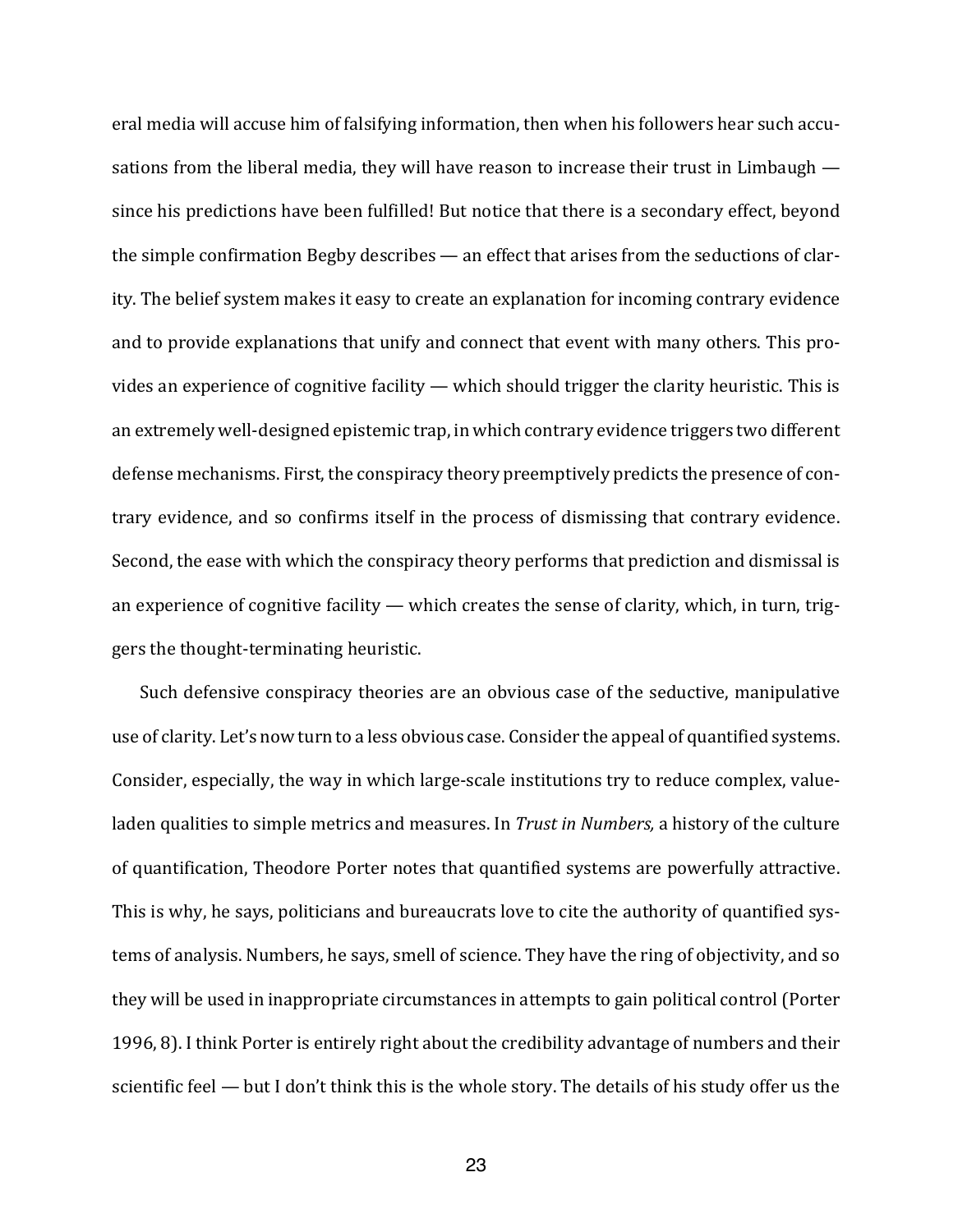opportunity to build a second account of the appeal of numbers, alongside his credibility account, in terms of the seductions of clarity.

There are, says Porter, qualitative ways of knowing and quantitative ways of knowing. Porter is not here making the crude claim that quantitative ways of knowing are inherently bad. Rather, he is interested in the relative advantages and disadvantages of each way of knowing. Qualitative ways of knowing, he says, are typically nuanced, sensitive, and rich in contextual detail, but they are not portable or aggregatable. When we transition to from qualitative to quantitative ways of knowing, we strip out much of the nuance and many of the contextual details. In return for this loss of informational richness, we get to express our knowledge in neat packages: in the form of numbers, whose meanings are portable, and which can be easily aggregated with other numerical results. This can be very valuable. Obviously, quantification is vital for modern science. And there are many administrative functions which quantification makes far more efficient. But, says Porter, contemporary culture seems to have lost sight of the distinctive value of qualitative ways of knowing. We tend to reach for quantitative ways of knowing compulsively, even when they aren't most appropriate for the task at hand.

In *The Seductions of Quantification*, Merry applies Porter's analysis to the recent rise of quantified metrics in international governance. She is interested in *indicators* — simple, quantified representations of complex global phenomena. One indicator is the UN's Human Development Index, which gives countries a single score for their performance in supporting the quality of life of their citizens. Another indicator is the US State Department's *Trafficking in Persons Reports*, which gives countries a score on their performance in reducing sex traf-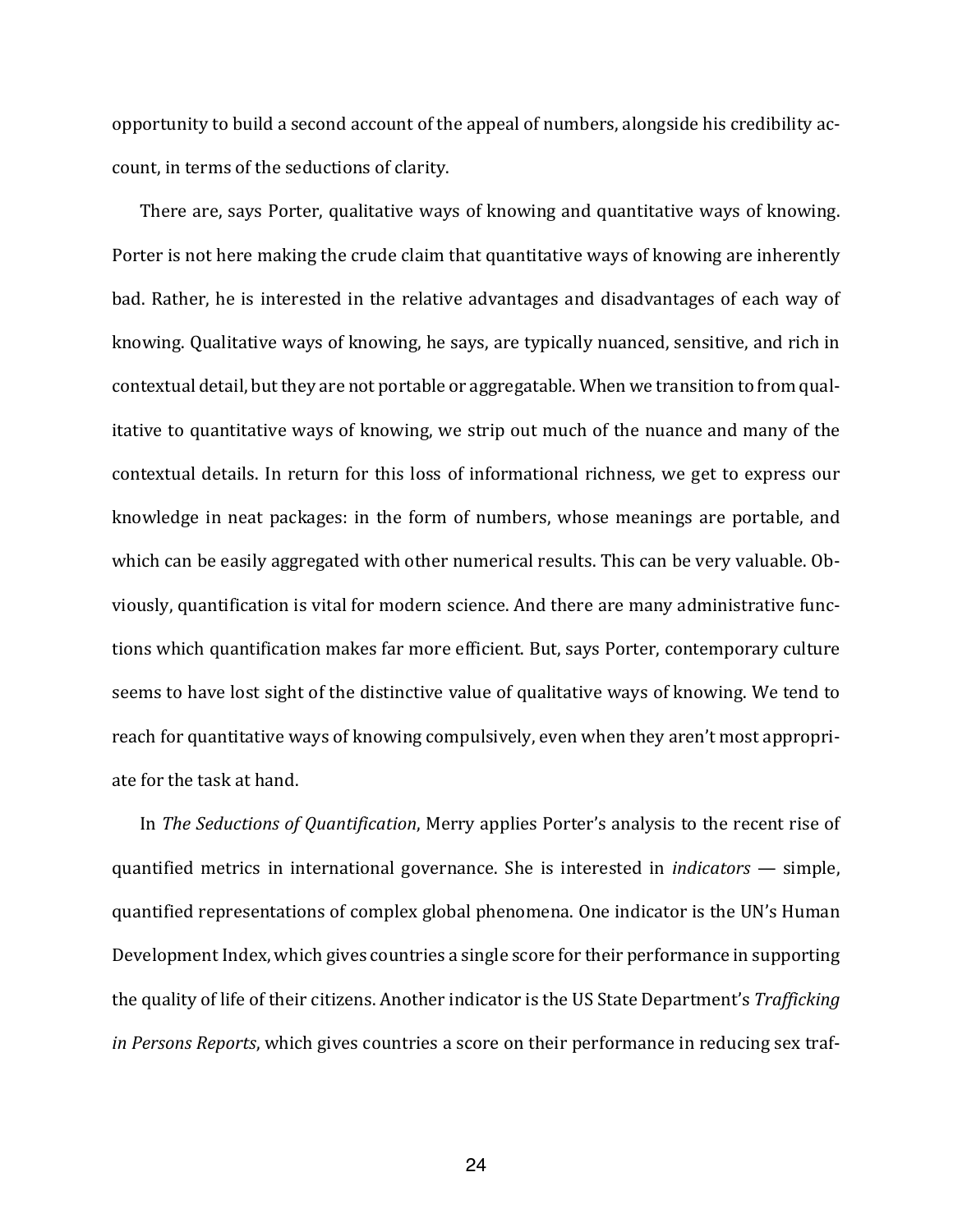ficking. Indicators present themselves in the form of a single, easy-to-use, easy-to-understand numerical score. These indicators, she says, hide the complexity and subjectivity of their manufacture. And that concealment is much of the point. Their power, says Merry, comes in significant part from their appearance of unambiguity. And once these indicators have been manufactured, they invariably become central in various governments' and politicians' decision-making processes. The very qualities which make them so powerful also make them blunt instruments, missing in much subtlety and detail. But, says Merry, they are incredibly hard to dislodge from the minds of the public and of policy-makers (Merry 2016, 1-43, 112-60).

Why are quantifications so sticky? The seductions of clarity offer an explanation. Quantified systems are, by design, highly usable and easily manipulable. They provide a powerful experience of cognitive facility. It is much easier to *do things* with grades and rubrics than it is with qualitative descriptions. We can offer justifications ("I averaged it according to the syllabus' directives"; "I applied the rubric"). We can generate graphs and quantified summaries. And the sense of facility is even stronger in large-scale institutions, where the use of numbers has been stringently regularized. Because of the portability of numbers and the constancy and enforced regularity of typical institutional deliberation procedures, inside such institutions, it is vastly easier to use numbers to produce powerful and effective communications. And they are communications in terms which we know will be *understood* and *acted upon* — because the meanings and uses of these institutional terms has been so aggressively regularized.

In a university for which I once worked, all departments had to produce yearly assessment data which was supposed to demonstrate, in quantitative form, the quality of education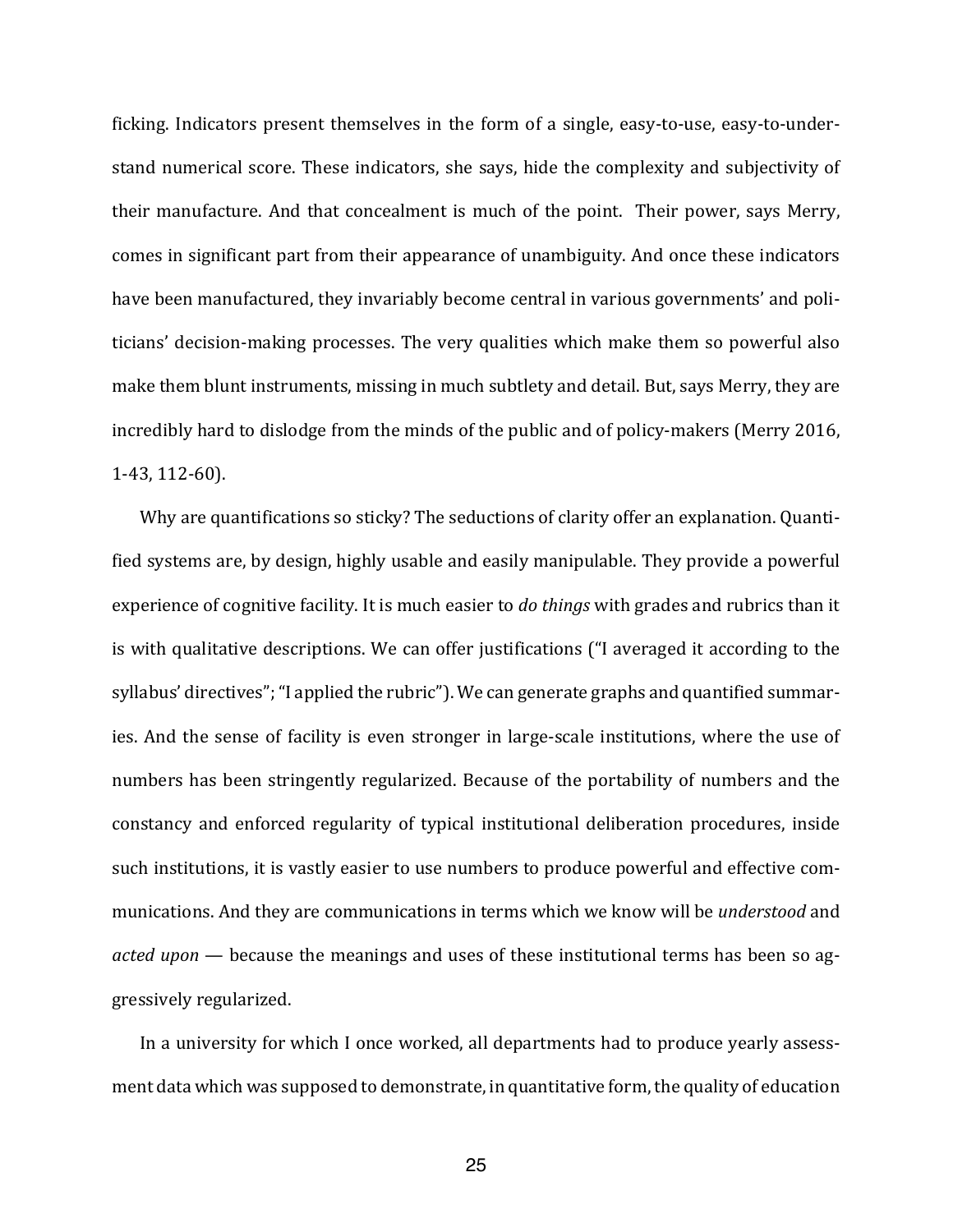that our students had received. Our assessments results had to be coded according to certain institutionally specified Educational Learning Outcomes (ELOs). So, the fact that our students scored well this year in their critical thinking multiple choice tests gets coded and entered into the system. Those scores now support our claim that a particular class succeeds in supporting certain university-wide learning: the Critical Thinking ELO, the Writing Skills ELO, the Moral Reflection ELO and the Mathematical Reasoning ELO. And the data for each particular class, in turn, is used to support the claim that our department as a whole supports the university-wide learning outcomes. And that claim, in turn, is used as support the claim that the University is succeeding in its mission, and achieving its stated Core Values: like Communication, Community, and Engagement. And the way in which class, departmental, and university ELO's link up are coded explicitly into our databasing system, so that new data can travel automatically up the chain. When I enter the latest batch of scores from my students, it produces an immediate effect into the system: all the reported ELOs up the chain will change. And this is possible precisely because the data I've entered has been rendered portable and because our outcomes reporting system has been set up to automatically take advantage of that portability.

Notice that all this gives me the experience of an enormous amount of apparently effective cognitive and communicative activity. I have a sense of grasping connections. I can see exactly how my class's ELOs support my department's ELOs, which in turn support my college's ELOs, which in turn support the university's ELOs and, in turn, the University Core Values. And my grasp of this system can give me a certain sense of cognitive facility. I can easily generate explanations of course content and generate evidence of teaching success. And I can know that they will be understood, since they have been expressed in the pre-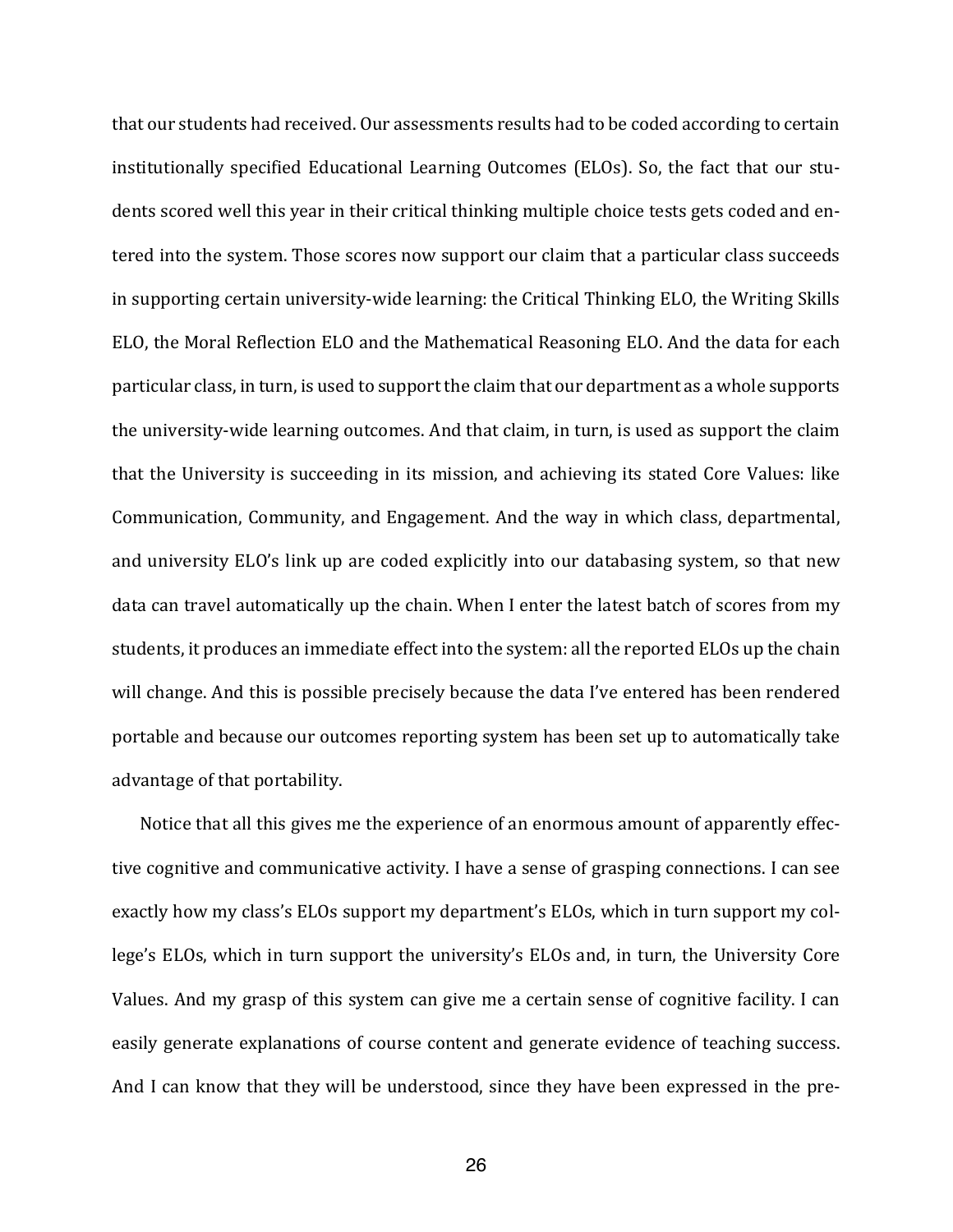prepared, standardized, and explicitly interconnected language of the institution. I know that my justifications will be incorporated into larger institutional aggregates, because my justifications occur in those intentionally stabilized terms. And I know that when I give justifications in those designated terms, they will usually generate pre-specified sorts of actions  $$ ones which I can usually predict with some success. A stabilized, explicit system of quantified and systemized institutional value is designed so that its users can make themselves easily understood and their pronouncements quickly integrated into institutional systems of information processing and decision-making. In short, by using the provided terms of institutional discourse inside the institution, my speech and thinking will seem clear, precisely because they fit so well into a pre-established network of communication and justification. That pre-engineered fit creates a sense of cognitive facility, with all its associated pleasures. And the ring of clarity can trigger the thought-terminating heuristic in others who have also bought into the provided system of institutional discourse - ending inquiry into the apparently clear claim.

Of course, I'll have genuine cognitive facility if my various mental efforts actually track real elements in the world and process them in some epistemically valuable way. And, as Charles Perrow and Paul Du Gay have argued, bureaucracies certainly need regular methods and quantified systems in order to function and to administrate fairly (Du Gay 2000; Perrow 2014). The worry, though, is that we might set up systems that are useful for certain very specific data-collection and managerial function  $-$  but that can also exert a magnetic pull on our thinking in nearby domains. For example: GPAs and citations rates might be useful for certain particular tasks of bureaucratic administration. But, because they are so seductive, students and scholars may start using them as the primary lens through which they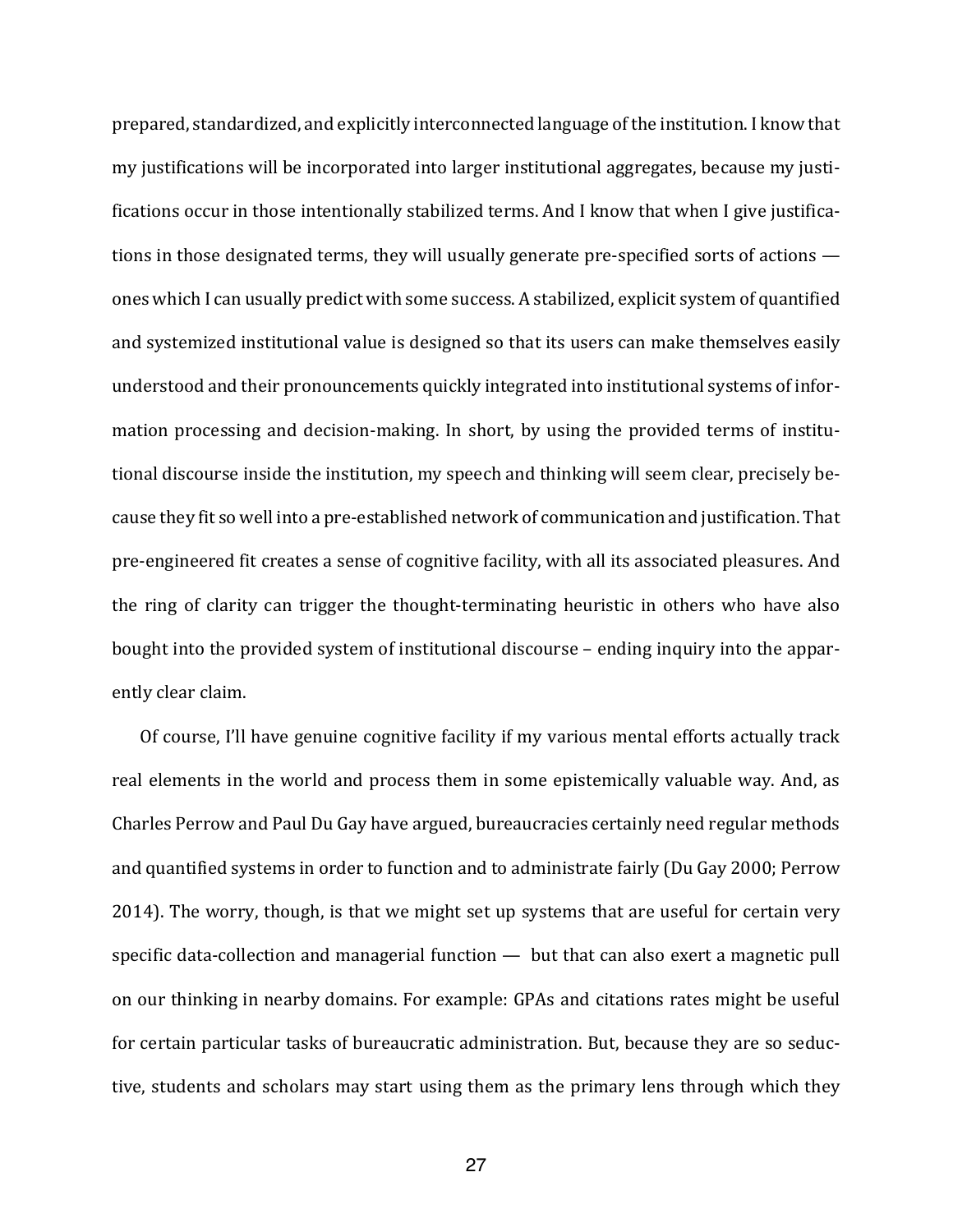evaluate their own education and output.<sup>18</sup> And surely GPAs are not perfect indicators of a good education, and citations rates are not perfect indicators of good scholarship. A particular quantification can get an excess grip on our reasoning, even in contexts when it is less appropriate, by presenting an appealing sense of clarity. And we will fail to investigate whether this quantified metric is the most appropriate form of evaluation to use, precisely because its clarity terminates our investigations into its appropriateness.

So far, we've been concentrating on systems of thought whose contents themselves are seductively clear. But the seductions of clarity can also affect our judgments of the expertise and authority of the sources of those contents. The seductions of clarity can get us to accept a system by making its users and authors seem more credible or expert, precisely because they seem more clear. Recall that one of standard signals of expertise is communicative facility. Non-experts trust purported experts when those experts are able to communicate their understanding  $-$  when the purported experts can explain to their audiences the connections between nodes, generate justifications, and the like. But consider what happens to the appearance of communicative facility inside a bureaucratized system of educational assessment. Those users willing to express themselves in the designated terms of that system have a considerable advantage in displaying communicative facility. They can easily generate justifications. They can easily make their reasons and requests understood and acted upon in institutional settings. They will seem clear because their communication will be readily taken up and acted upon. Their apparent facility will seem especially impressive to outsiders, who are out of contact with the subtler values involved with education. This is, obviously, a

 $18$  I offer a fuller discussion of how simplified and quantified systems of value can give their adopters the gamelike pleasures of value clarity in Nguyen (2020).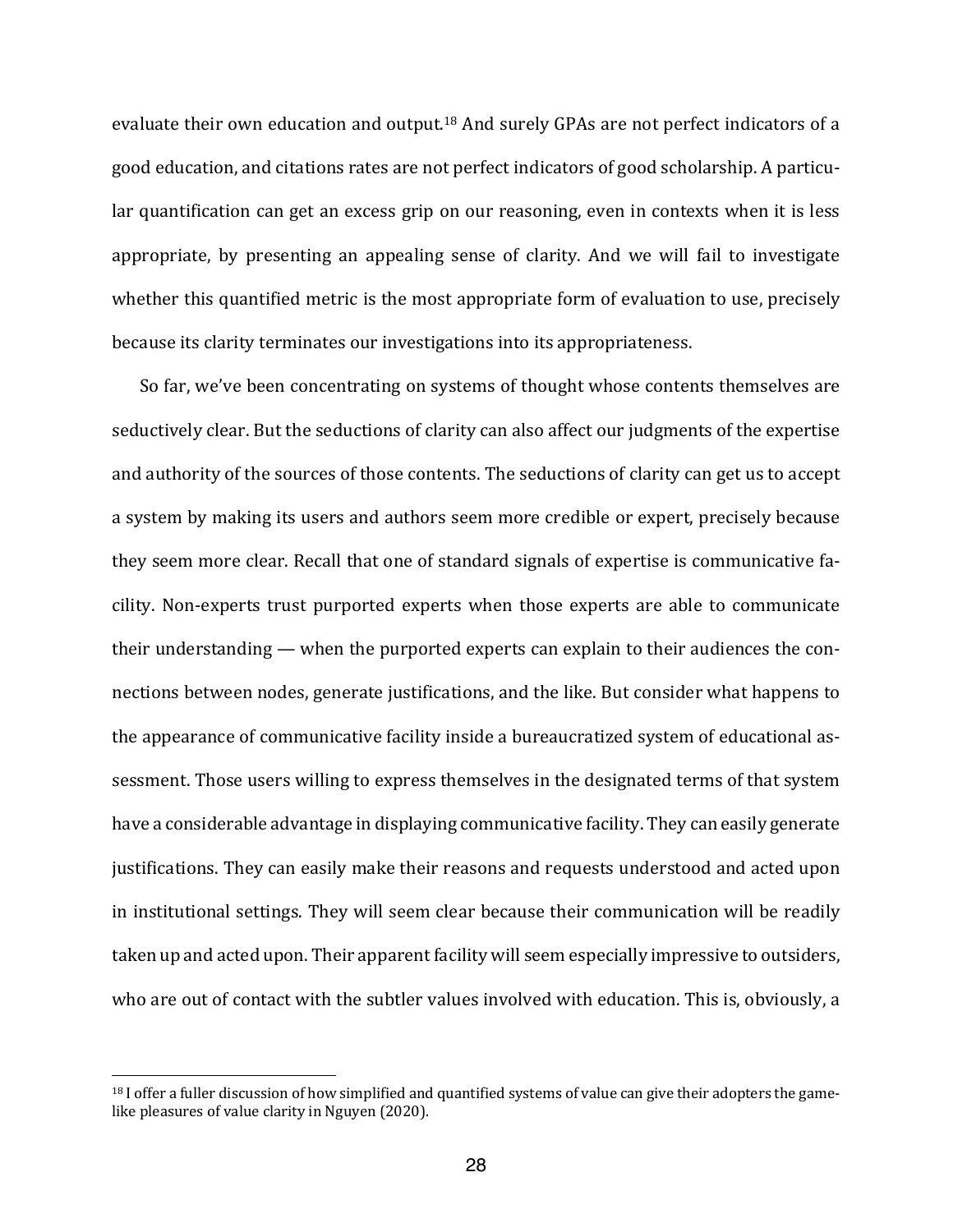form of epistemic injustice (Fricker 2007). Here, it is a form of epistemic injustice which gives a significant credibility advantage to anybody willing to speak in the terms provided by bureaucracies and institutions, which provide regularized systems of justification and languages of evaluation. And since the ability to create and disseminate such systems is usually held by those already in power, the bureaucratization of language will typically serve to amplify power differentials by granting more credibility to those who accept those bureaucratic terms of discourse.

To put it in Kristie Dotson's terms, epistemic oppression occurs when agents are denied the opportunity to use shared epistemic resources to participate in knowledge production (Dotson 2014). Bureaucratic and institutionalized language can enable a particular kind of epistemic oppression. Ideas that can be easily expressed in the institutional language are readily entered into the shared knowledge base. But the standardization of language puts a special oppressive power in the hands of whoever creates the standardization. Once the standardization is in place and widely accepted, anybody who uses it will *demonstrate cognitive* facility and *demonstrate communicative* facility. They will seem clear precisely because they are using language for which a system of reception has been pre-prepared.

The sense of clarity is a terminator for inquiry, and ideas expressed in that regularized institutional language will bear that sense of clarity. So ideas expressed in that language are more likely to be accepted without question. Information that isn't placed into institutional language, on the other hand, will tend to be disappear. Such recalcitrant expressions will be less likely to be accepted, transmitted and remembered within the system. At the very least, since they seem confusing rather than clear, those recalcitrant expressions will be subject to constant questioning and inquiry, rather than quickly accepted. In a standardized system,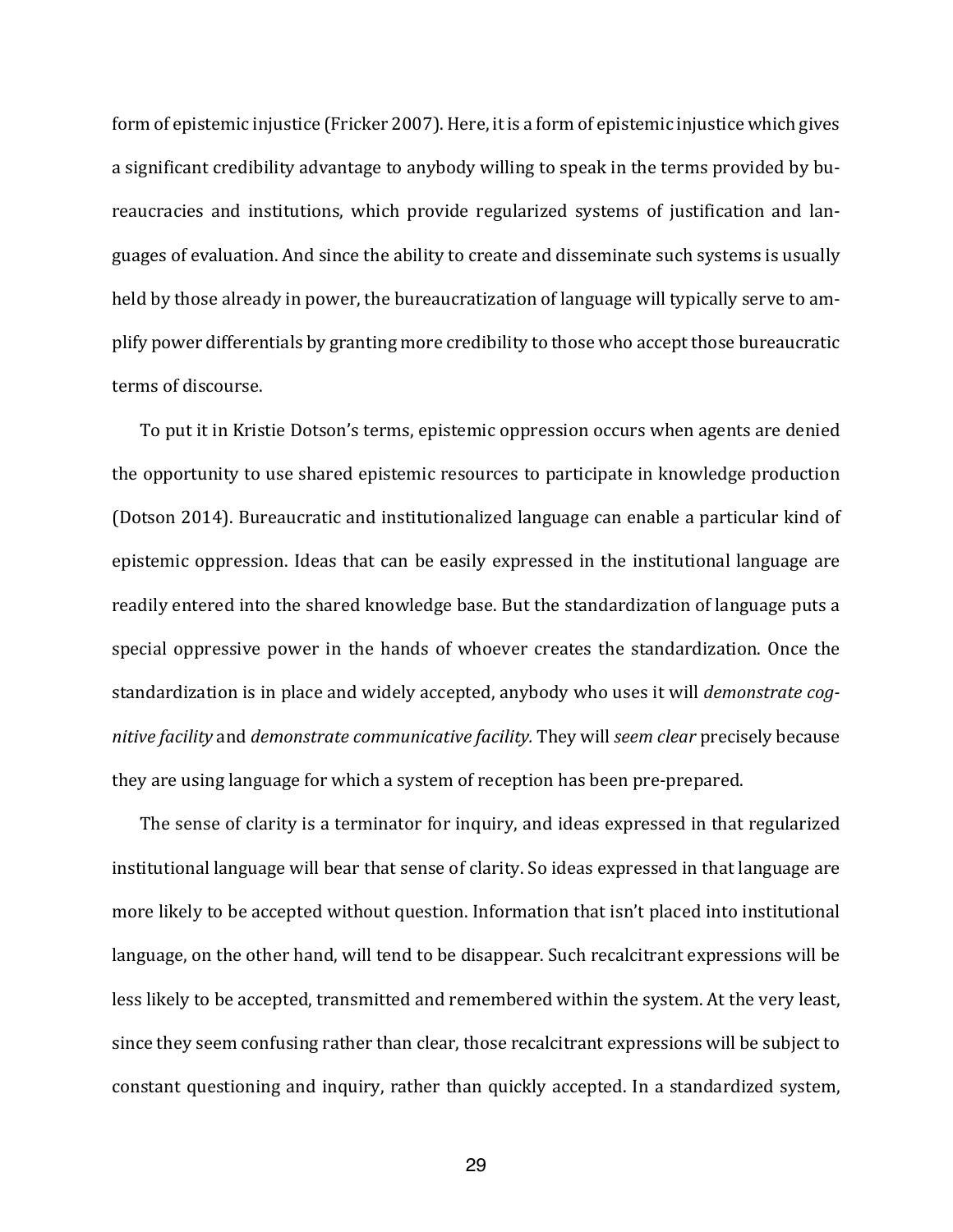non-standardized information will be subject to incredible friction. This creates a further competitive disadvantage. By the very fact that such information transmits slowly and poorly, the information and its authors will seem to have less communicative facility and so seem less credible. Those whose ideas don't fit comfortably into the regularized institutional language are at a significant disadvantage in participating in the production and dissemination of knowledge.

### **Nuance and closure**

The point here is not to claim that quantified systems and conspiracy theories are always bad. Science and bureaucracy need quantification, and we certainly should accept conspiracy theories when there are actually conspiracies.<sup>19</sup> The point is, rather, that these sorts of ideas and methodologies are among the choicest tools for epistemic subversion. A ruthless epistemic manipulator, freed from the constraints of genuine inquiry, can re-formulate these sorts of systems to maximize their potential for seductiveness.

And this also offers us insights into unintentional cognitive seduction. Bureaucracies and institutions have very good reason to develop internally consistent and quantified systems of evaluation. Such systems make the administration of complex organizations possible. But insofar as such systems share a significant number of the traits and effects as those systems

<sup>&</sup>lt;sup>19</sup> There is a very useful discussion of the occasional usefulness of conspiracy theories in (Coady 2012, 110-137; Dentith 2018, 2019).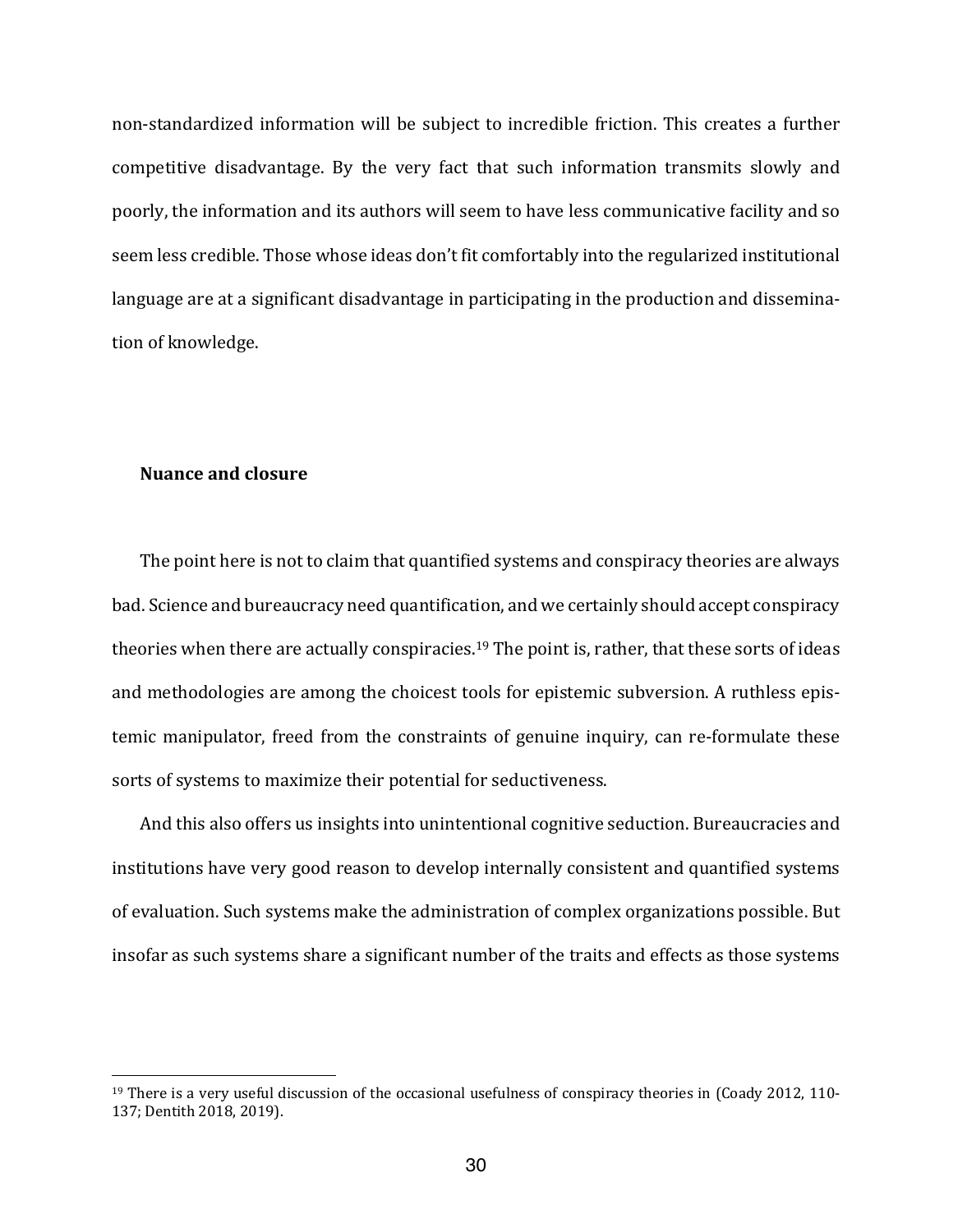made for intentional manipulation  $-$  and especially insofar as such systems perpetuate because of their seductive effects  $-$  then such systems also function as seductively clear.

This suggests another reason to resist the seductions of clarity. Sometimes, we need to dwell in unclear systems of thought because we have not yet earned the right to clarity. In her study of metaphors, Elizabeth Camp (2006) suggests that metaphors are most appropriate when we are still in the process of coming to understand. Metaphors are unclear by design. They are, says Camp, a special way of pointing to the world. We define simple nouns through simpler forms of pointing. "Red" we define as looking like *that*. Metaphors let us point with a rough, waving gesture.

The reason we might want to do so, says Camp, is that such pointing lets us access the richness of the world in our talk. When I say, "I don't understand what's going on with Robert very much, but his neurosis seems a lot like Liza's," I'm not using some well-defined abstract predicate to describe Robert. I am pointing to Liza and to all the rich features of reality that are bound up with her. I am saying that I don't know what it is about Liza that matters, exactly, but it's something over there, where "there" is a gesture in the direction of all the richness of Liza's actual self. And this sort of vague gesture is especially useful, says Camp, when we are trying to grapple with things we do not yet adequately understand. With metaphors, she says, we are gesturing vaguely at part the worlds.

Intentionally and openly vague forms of communication are very important. They remind us that our thinking  $-$  our concepts, our inquiries, our understanding  $-$  is not yet finished. Clarity is compelling, but signals us to end our inquiries. Seductively clear systems mask the fact that we should, in fact, be confused, and should be pressing on with our inquiries. They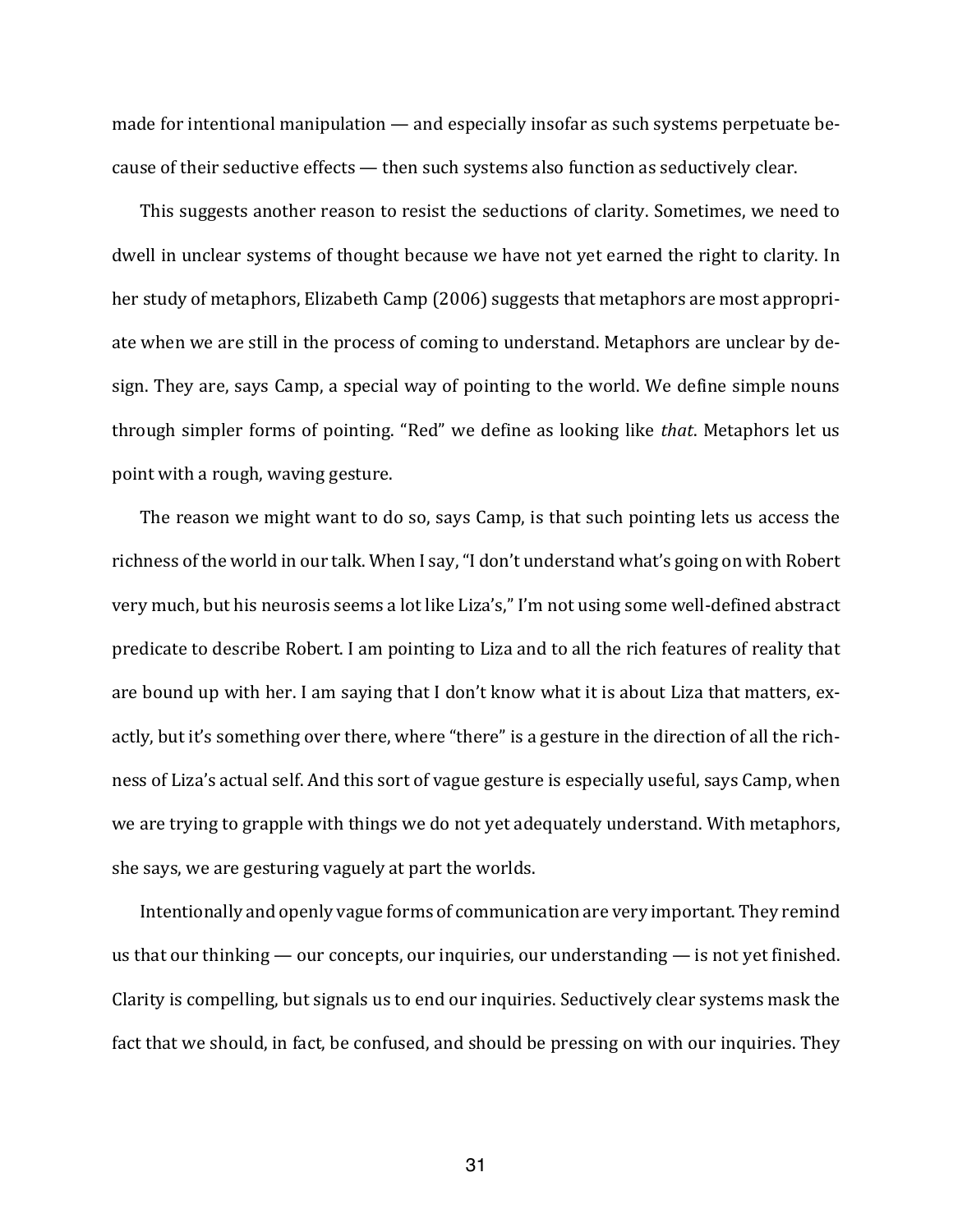present themselves as finalized. On the other hand, metaphors and their kin wear their unfinishedness plainly on their faces. They are hard to use, and that difficulty reminds us that there is more work to be done. They leave the basement door open, so we know there is more to explore down there. When clarity seduces, it can prevent us from pushing on, from finding and dwelling on our confusions. Seductive clarity presents us with a false floor for our investigations into the world.

How do we resist the seductions of clarity? One possible defensive strategy is to develop new counter-heuristics, designed to sniff out the seductive manipulation of our original heuristics. Here's a rough analogy: a certain kind of culinary yumminess was once a decent heuristic for nutritious eating. But our nutritive environment changed, especially when various corporate forces figured out our heuristics and tendencies and started to aggressively game them. In response, we have had to adapt our heuristics. We have needed to become suspicious of *too much yumminess*. Many of us have already trained ourselves to notice when things are just a little too delicious. The crunchy, sweet, salty stuff that hits us just so  $-$  we have learned to taste in them the engineer's manipulative touch. We have developed an intuitive feel for designed craveability. This is a counter-heuristic, designed to trigger in response to signals that outside forces are trying to manipulate our more primitive heuristics. Sweetness, crunchiness, saltiness — our counter-heuristic makes as immediately suspicious when we find these in plenty.

In fighting the seductions of clarity, we need to develop new counter-heuristics in a similar key. The sense of clarity is something like cognitive sugar. Once upon a time, using our sense of clarity as a signal to terminate our inquiries might have been a good and useful heuristic. But now we live in an environment where we are surrounded by seductive clarity,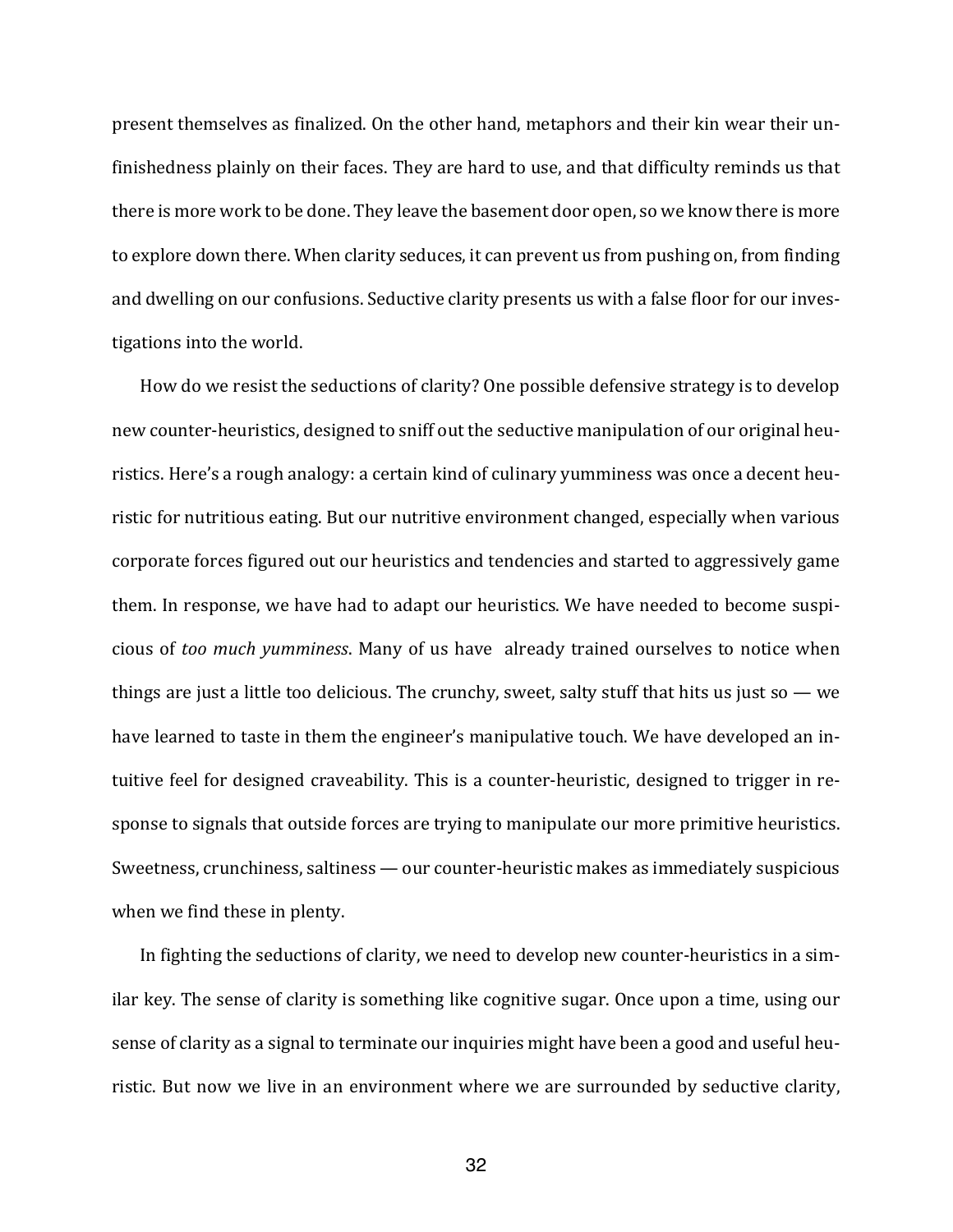much of it designed to exploit our heuristics. We now need to train ourselves to become suspicious of ideas and systems that go down just a little too sweetly — that are pleasurable and effortless and explain everything so wonderfully. Systems of thought that feel too clear should make us step up our investigative efforts instead of ending them. We need to learn to recognize, by feel, the seductions of clarity.<sup>20</sup>

# **Bibliography**

Battaly, Heather. 2018. "Closed-Mindedness and Dogmatism." *Episteme* 15 (3): 261–282.

- Begby, Endre. 2020. "Evidential Preemption." *Philosophy and Phenomenological Research.* https://doi.org/10.1111/phpr.12654
- Callahan, Laura Frances. 2018. "Moral Testimony: A Re-Conceived Understanding Explanation." Philosophical Quarterly 68 (272): 437-459.
- Camp, Elisabeth. 2006. "Metaphor and That Certain 'Je Ne Sais Quoi." *Philosophical Studies*  $129(1): 1-25.$
- Cassam, Quassim. 2016. "Vice Epistemology." The Monist 99 (2): 159-180.
- Chabris, Christopher, and Daniel Simons. 2011. *The Invisible Gorilla: How Our Intuitions Deceive Us.* Reprint edition. Harmony.

 $^{20}$  I'd like to thank, for all their help with this paper, Andrew Buskell, Josh DiPaolo, A.W. Eaton, Caitlin Dolan, Jon Ellis, Melinda Fagan, Keren Gorodeisky, Arata Hamakawa, Rob Hopkins, Jenny Judge, Samantha Matherne, Jay Miller, Stephanie Patridge, Antonia Peacocke, Geoff Pynn, Nick Riggle, David Spurrett, Madelaine Ransom, Jonah Schupbach, Tim Sundell, and Matt Strohl.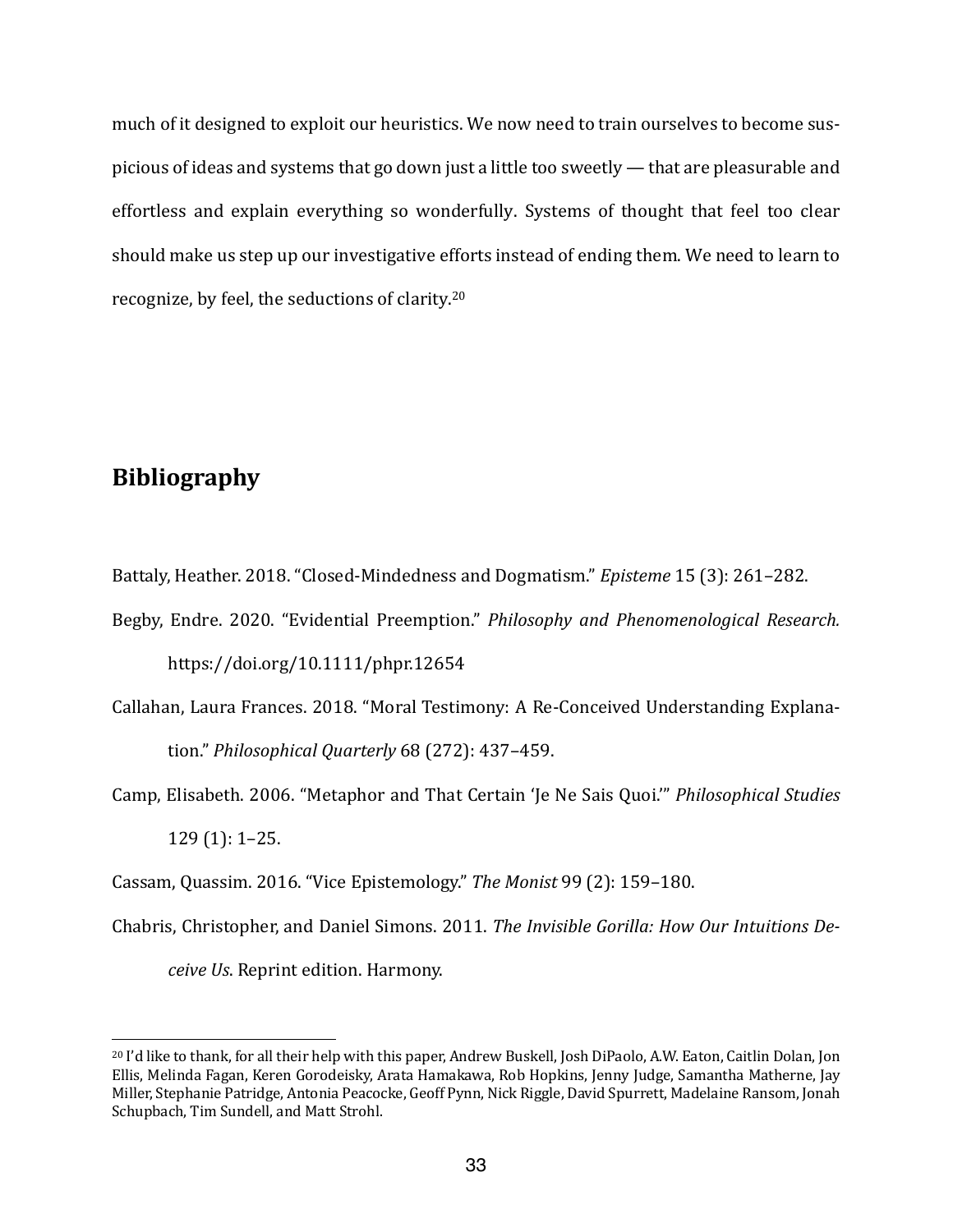Coady, David. 2012. *What to Believe Now: Applying Epistemology to Contemporary Issues.* Hoboken: Wiley-Blackwell.

Dallmann, Justin. 2017. "When Obstinacy Is a Better Policy." *Philosophers' Imprint* 17.

Dentith, Matthew R. X. 2018. "The Problem of Conspiracism." *Argumenta* 3 (2): 327-343.

- Dotson, Kristie. 2014. "Conceptualizing Epistemic Oppression." *Social Epistemology* 28 (2): 115–38.
- Eaton, A. W. 2020. "Artifacts and Their Functions." In *Oxford Handbook of History and Material Culture*. Edited by Ivan Gaskell and Sarah Anne Carter. Oxford: Oxford University Press.
- Elgin, Catherine Z. 2002. "Creation as Reconfiguration: Art in the Advancement of Science." *International Studies in the Philosophy of Science* 16 (1): 13-25.
- Espeland, Wendy Nelson and Michael Sauder. 2016. *Engines of Anxiety: Academic Rankings*, *Reputation, and Accountability*. New York: Russell Sage Foundation.

Fricker, Miranda. 2007. *Epistemic Injustice: Power and the Ethics of Knowing*. Clarendon Press.

- Gay, Dr Paul du. 2000. In Praise of Bureaucracy: Weber Organization Ethics. London: SAGE Publications Ltd.
- Gigerenzer, Gerd, and Daniel G. Goldstein. 1996. "Reasoning the Fast and Frugal Way: Models of Bounded Rationality." Psychological Review 103 (4): 650-69.

Gopnik, Alison. 1998. "Explanation as Orgasm." *Minds and Machines* 8 (1): 101–118.

- Grimm, Stephen R. 2006. "Is Understanding a Species of Knowledge?" *British Journal for the Philosophy of Science* 57 (3): 515–535.
- ———. 2012. "The Value of Understanding." *Philosophy Compass* 7 (2): 103-117.

Jamieson, Kathleen Hall, and Joseph Cappella. 2010. *Echo Chamber: Rush Limbaugh and the*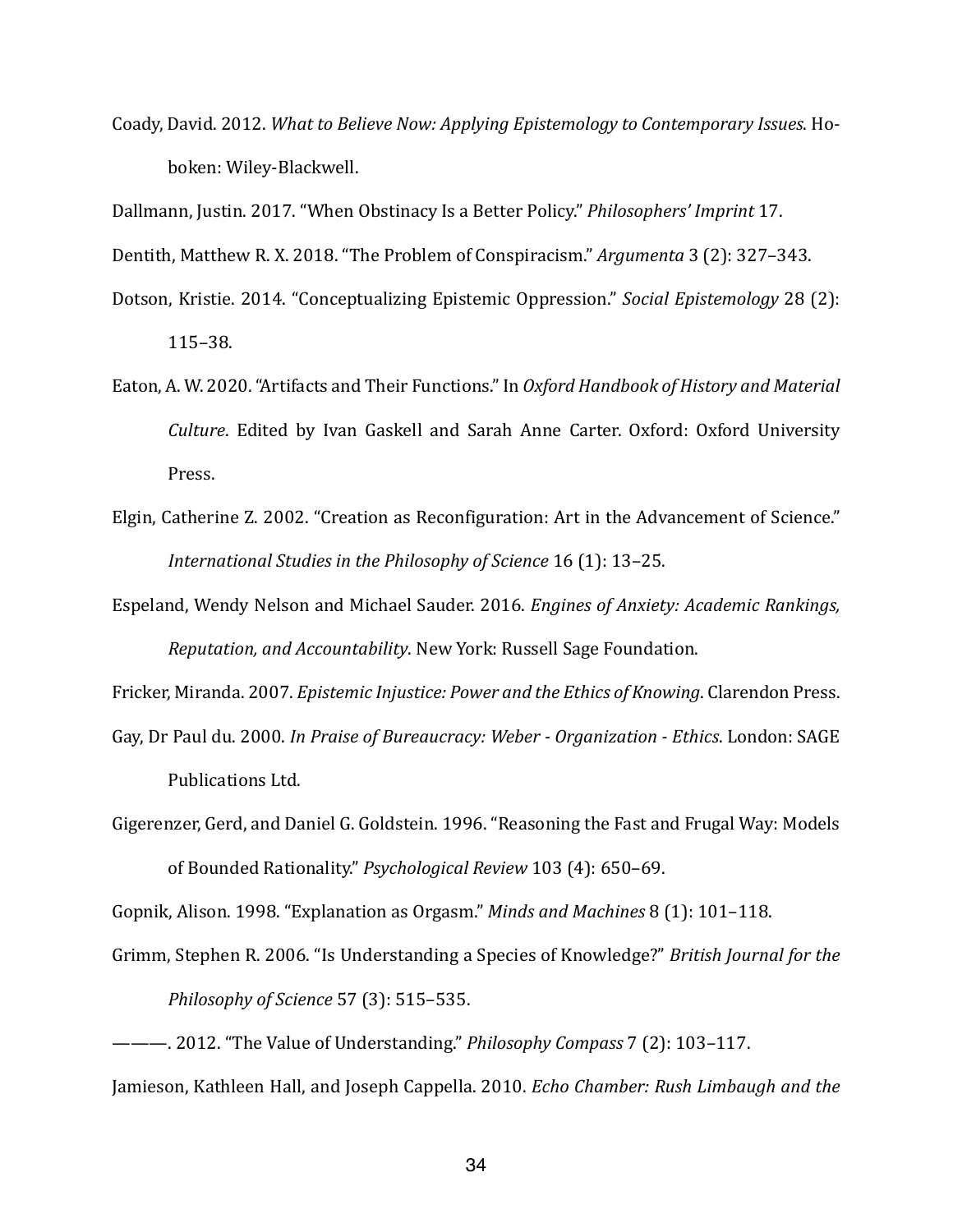*Conservative Media Establishment*. Oxford: Oxford University Press.

- Kahan, Dan M., and Donald Braman. 2006. "Cultural Cognition and Public Policy." *Yale Law & Policy Review* 24: 147–70.
- Kahneman, Daniel. 2013. *Thinking, Fast and Slow*. 1st edition. New York: Farrar, Straus and Giroux.
- Kelly, Thomas. 2008. "Disagreement, Dogmatism, and Belief Polarization." *Journal of Philosophy* 105 (10): 611–633.
- Khalifa, Kareem. 2012. "Inaugurating Understanding or Repackaging Explanation?" Philoso*phy of Science* 79 (1): 15-37.
- Kvanvig, Jonathan L. 2003. *The Value of Knowledge and the Pursuit of Understanding*. Cambridge: Cambridge University Press.
- --- 2011. "II—Jonathan L. Kvanvig: Millar on the Value of Knowledge." *Aristotelian Society Supplementary Volume* 85 (1): 83–99.

Lupton, Deborah. 2016. The Quantified Self. Cambridge: Polity.

- Lynch, Michael. 2018. "Understanding and Coming to Understand." In *Making Sense of the World: New Essays on the Philosophy of Understanding*, edited by Stephen Grimm, 194– 208. Oxford: Oxford University Press.
- McGonigal, Jane. 2011. *Reality Is Broken: Why Games Make Us Better and How They Can Change the World*. New York: Penguin Books.
- Medina, Jose. 2012. *The Epistemology of Resistance: Gender and Racial Oppression, Epistemic Injustice, and Resistant Imaginations.* Oxford, New York: Oxford University Press.
- Merry, Sally Engle. 2016. The Seductions of Quantification: Measuring Human Rights, Gender *Violence, and Sex Trafficking.* Chicago: University of Chicago Press.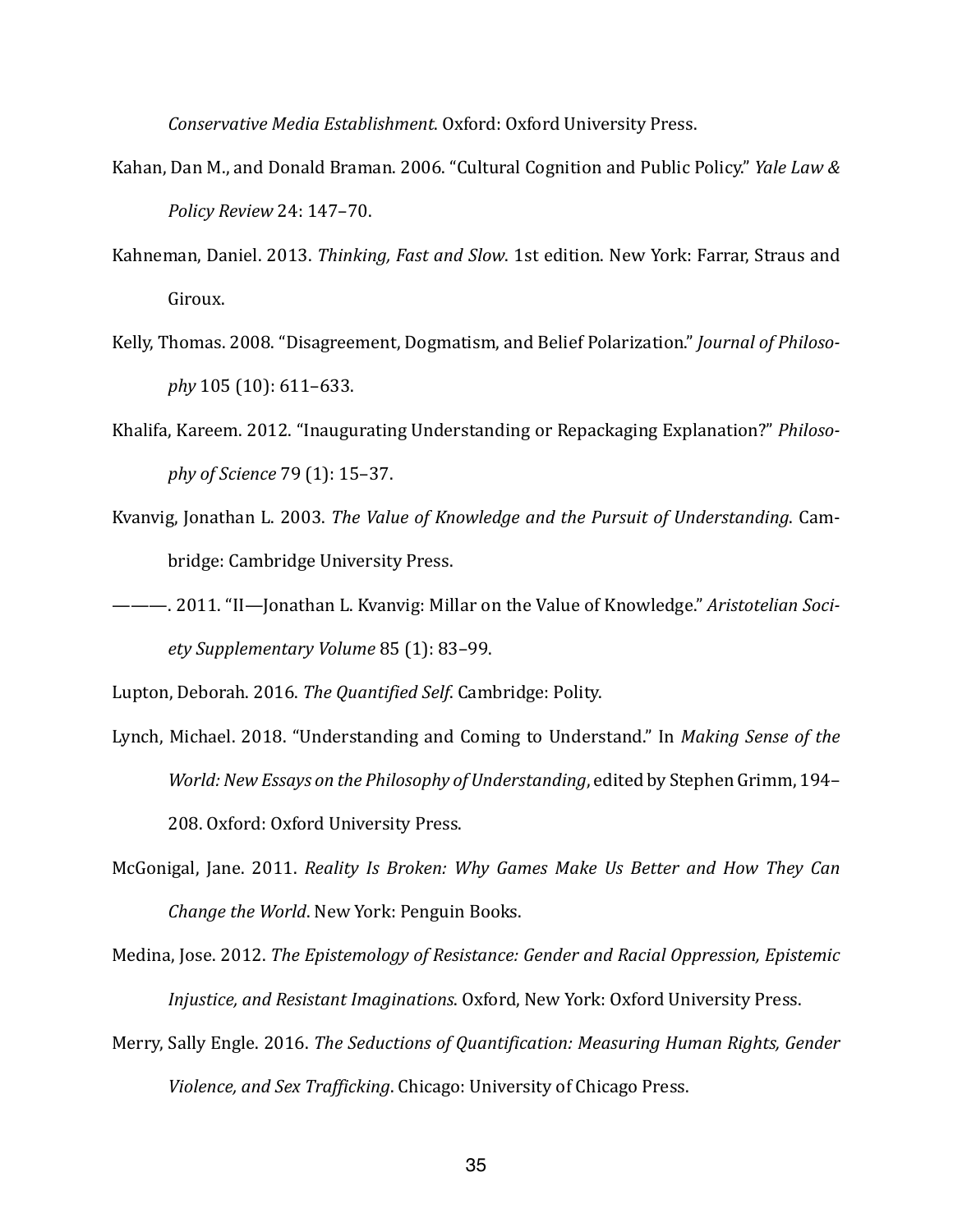Millar, Alan. 2011. "Why Knowledge Matters." Aristotelian Society Supplementary Volume 85  $(1): 63-81.$ 

Millgram, Elijah. 1997. *Practical Induction*. Cambridge, Mass.: Harvard University Press.

- ———. 2004. "On Being Bored Out of Your Mind." *Proceedings of the Aristotelian Society* 104  $(2): 163-184.$
- Millikan, Ruth Garrett. 1984. "Language, Thought and Other Biological Categories: New Foundations for Realism." *Philosophy of Science* 52 (3): 477-478.
- Nguyen, C. Thi. 2018a. "Cognitive Islands and Runaway Echo Chambers: Problems for Epistemic Dependence on Experts." *Synthese*. https://doi.org/10.1007/s11229-018- 1692-0.
- 2018b. "Echo Chambers and Epistemic Bubbles." *Episteme*. https://doi.org/10.1017/epi.2018.32
- ———. 2018c. "Expertise and the Fragmentation of Intellectual Autonomy." *Philosophical Inguiries* 6 (2): 107-124.
- ———. 2020. *Games: Agency as Art*. New York: Oxford University Press.
- ———. Forthcoming. "How Twitter gamifies communication.". *Applied Epistemology*, ed. Jennifer Lackey. New York: Oxford University Press.
- Oppenheimer, Daniel M. 2008. "The Secret Life of Fluency." *Trends in Cognitive Sciences* 12  $(6)$ : 237–41.
- Perrow, Charles. 2014. *Complex Organizations: A Critical Essay*. Third edition. Brattleboro, Vermont: Echo Point Books & Media.

Porter, Theodore. 1996. *Trust in Numbers*. Princeton: Princeton University Press.

Proctor, Robert, and Londa L. Schiebinger. 2008. *Agnotology: The Making and Unmaking of*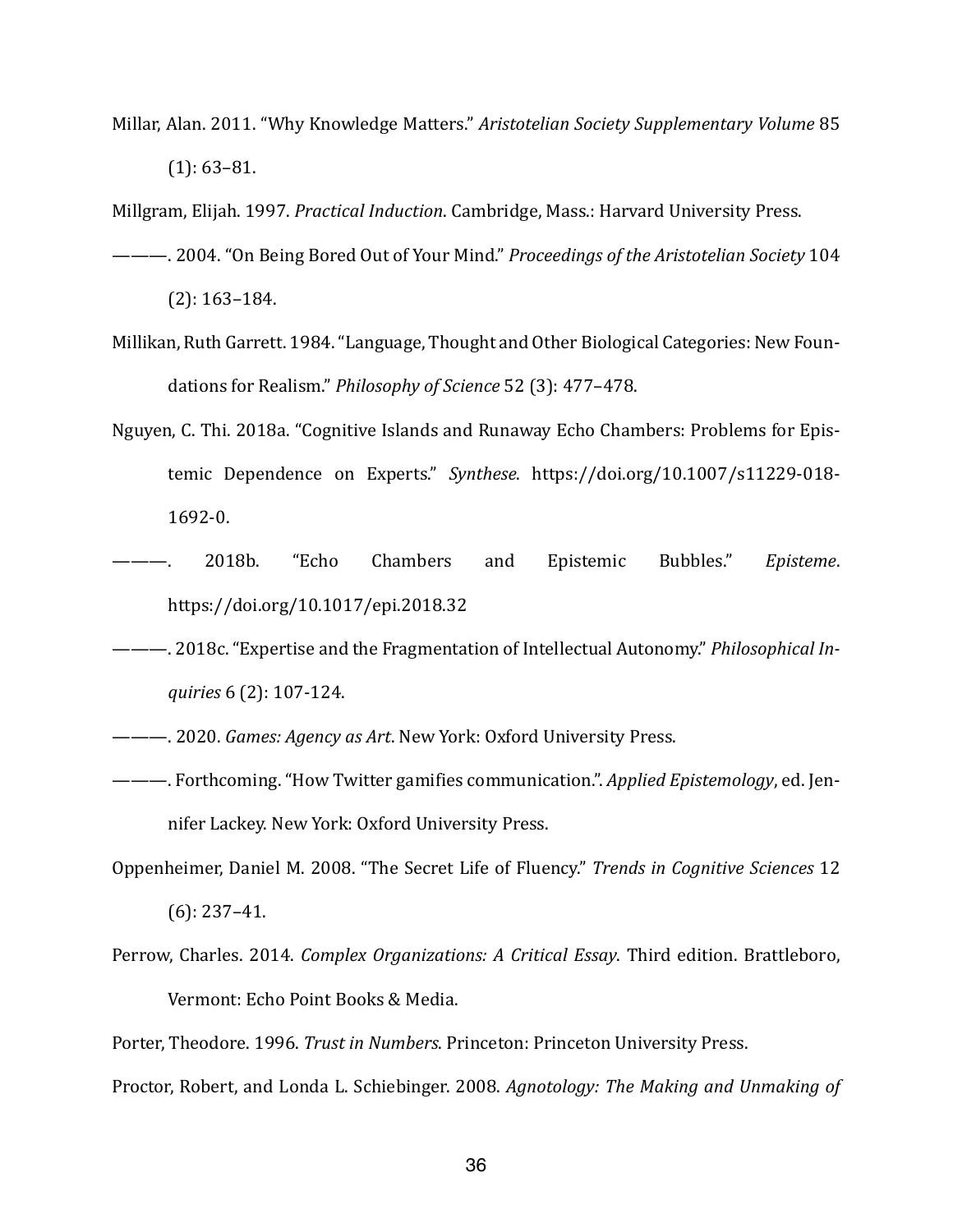*Ignorance.* Stanford University Press.

- Reber, Rolf, and Christian Unkelbach. 2010. "The Epistemic Status of Processing Fluency as Source for Judgments of Truth." *Review of Philosophy and Psychology* 1 (4): 563-581.
- Regt, Henk W. de. 2009. "The Epistemic Value of Understanding." *Philosophy of Science* 76 (5): 585–597.
- Rini, Regina. 2017. "Fake News and Partisan Epistemology." *Kennedy Institute of Ethics Journal* 27 (S2): 43-64. h
- Scott, James C. 1998. *Seeing Like a State: How Certain Schemes to Improve the Human Condi*tion Have Failed. New Haven: Yale University Press.
- Simon, Herbert. 1956. "Rational Choice and the Structure of the Environment." *Psychological Review* 63 (2): 129–38.

Stanley, Jason. 2016. *How Propaganda Works*. Princeton: Princeton University Press.

- Strevens, Michael. 2013. "No Understanding Without Explanation." Studies in History and Phi*losophy of Science Part A* 44 (3): 510-515.
- Sullivan, Shannon, and Nancy Tuana. 2007. *Race and Epistemologies of Ignorance*. SUNY Press.
- Sunstein, Cass. 2017. #Republic. Princeton: Princeton University Press.
- Trout, J. D. 2002. "Scientific Explanation and the Sense of Understanding." *Philosophy of Science* 69 (2): 212–233.
- ———. 2017. "Understanding and Fluency". In *Making Sense of the World: New Essays on the Philosophy of Understanding*. Edited by Stephen Grimm. Oxford: Oxford University Press.

Wilkenfeld, Daniel A. 2013. "Understanding as Representation Manipulability." Synthese 190